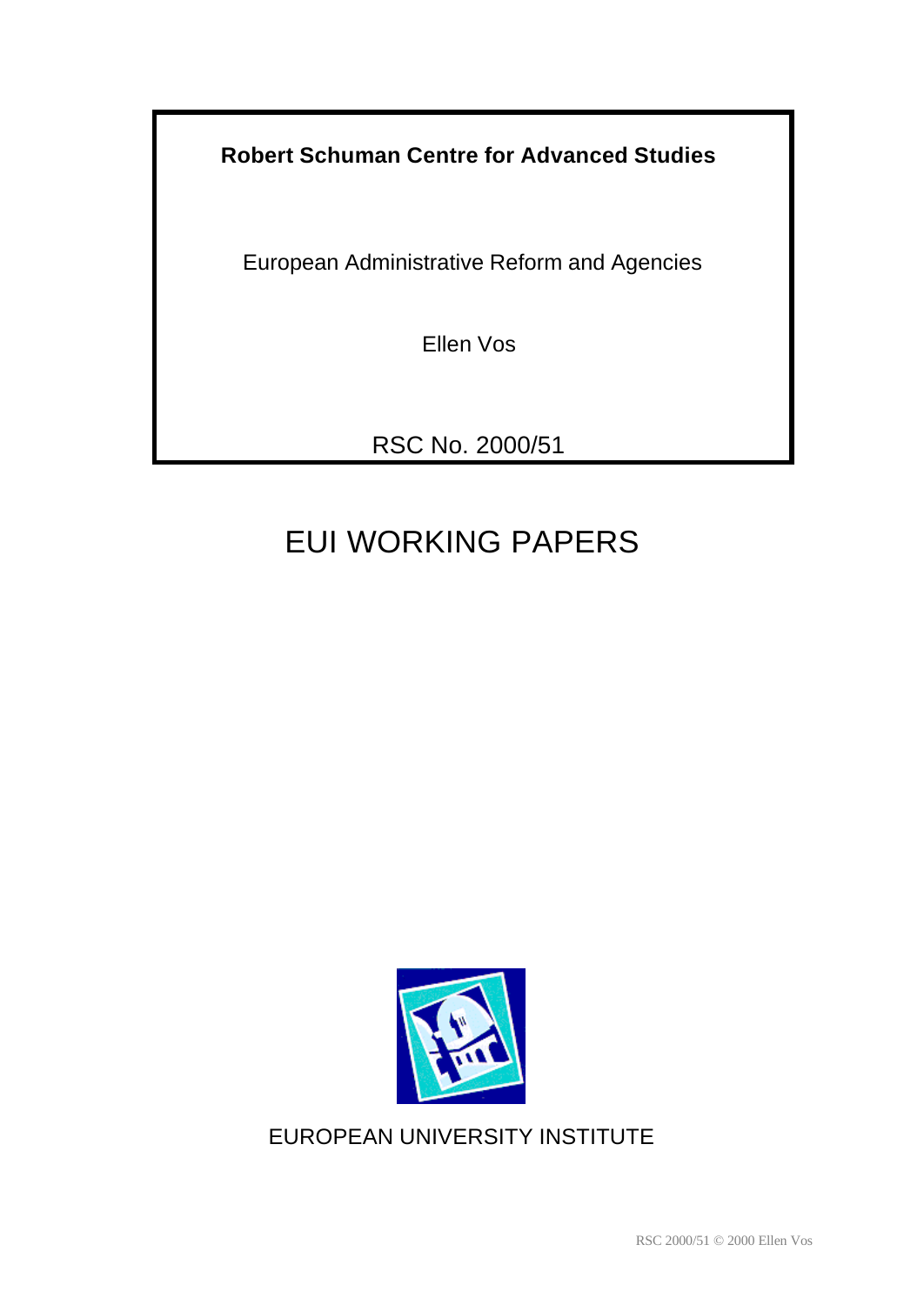All rights reserved. No part of this paper may be reproduced in any form without permission of the authors.

> © 2000 Ellen Vos Printed in Italy in November 2000 European University Institute Badia Fiesolana I – 50016 San Domenico (FI) Italy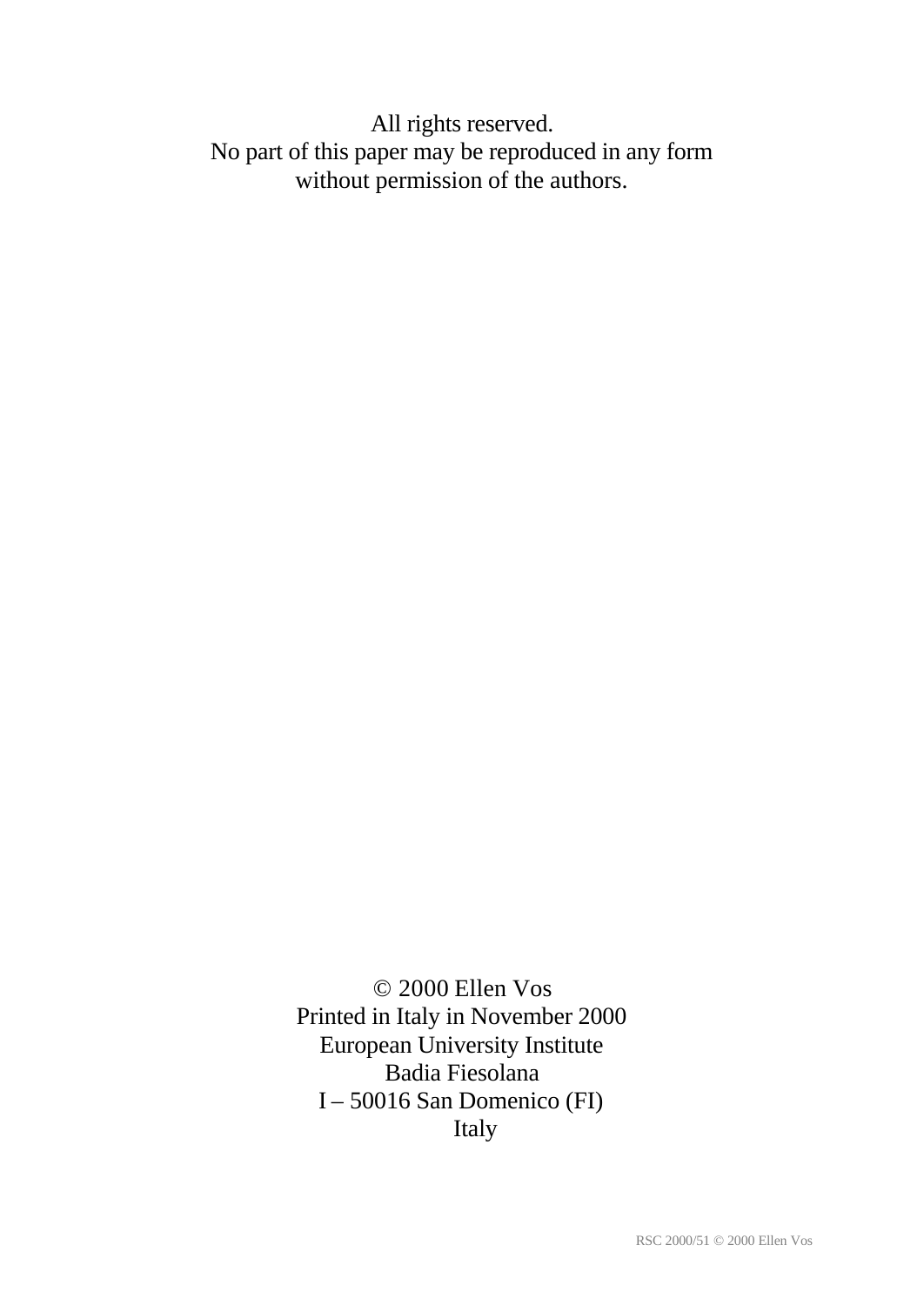In the debate on the reform of the European Commission particular attention is given to agencies set up within the Community's institutional structure. Agencies are considered to be important as they could carry out specific administrative functions, thus enabling the Commission to concentrate on policy-making. In various documents on the reform of the Commission, functional decentralisation to agencies appears indeed to be very attractive to the Commission itself too. This paper aims to examine how EU agencies could be of significance in the process of reform of the Commission.\* It discusses advantages and disadvantages of agencies. Hereby it particularly focuses on the legality and legitimacy concerns expressed in relation to agencies and investigates problems relating to the institutional balance, transparency, accountability, language regimes and technocracy.

## **1. Problematic EU Administration**

l

Over the years, it has become apparent that the internal market is not achieved and maintained without the creation of a coherent body of administrative rules. The deepening of Community activities in various areas sees particularly to the implementation of Community rules and the corresponding design and approximation of administrative rules, and the management of the existing regulatory framework. The spillover effect of market integration, for instance, has involved the Community into developing an active policy on product safety regulation and the management of risks. 'Post-Maastricht', greater Community activity in various areas entails therefore a fundamental shift of powers from national to Community level. For reasons of efficiency and the need to reduce the workload of the Community legislature, this has in turn led to delegation of greater (implementing) powers to the Commission. The growing Community and Commission activities in this third phase of integration have however generally been received with great scepticism. In the 'post-1992' era, public alertness to Community and particularly Commission activities has grown, fuelled by the growing significance of the Community and its achievements during the 1980s. As a result increasing attention is paid to the legitimacy and accountability of Community activity and the Community's 'democratic deficit'. The Maastricht and Amsterdam treaties and secondary legislation have attempted to remedy these issues, in particular by enhancing the role of the Parliament in the EU's legislative process. Democratic representation at the formal legislative stage of the policy process is however inadequate where the earlier and later stages of the decision-making process are increasingly recognised as determinant for the final

<sup>\*</sup> I am very grateful to Prof. Yves Mény, Renaud Dehousse and Bruno de Witte for their valuable comments. I alone am responsible for any shortcomings.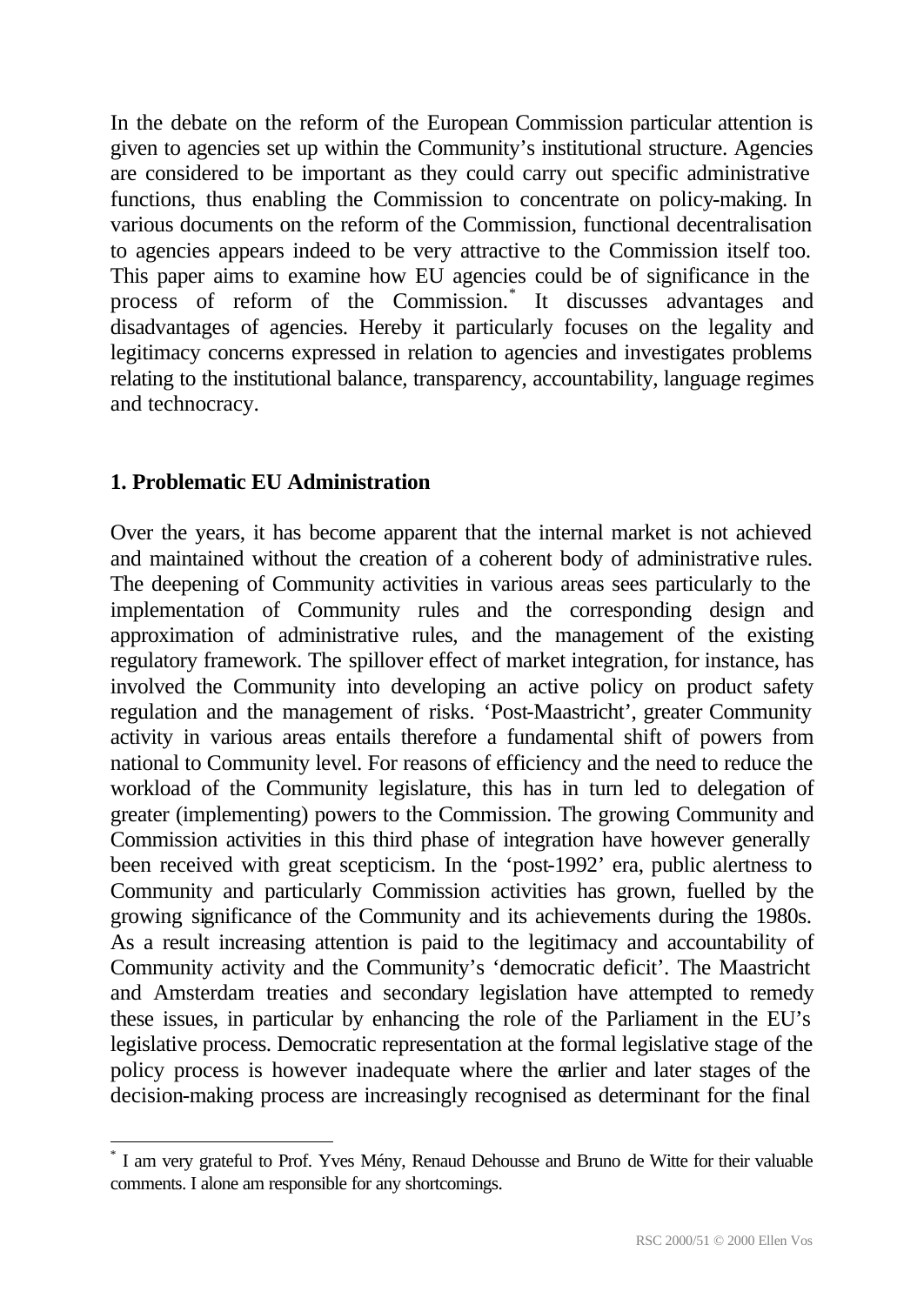outcomes (also N. Lebessis / J. Paterson 1999). Therefore legitimacy and accountability concerns cannot be remedied by focussing on the powers of the Parliament alone, as increasing Community activities generally lead to enhanced decision-making by the Commission which is delegated broad discretionary powers. The exercise of broad discretionary powers by the Commission results in turn in a loosening of the relationship with the Community legislature and herewith its claims as source of legitimation. In this way, it is no longer sufficient to holding the Community to the yardstick of the system of representative parliamentary democracy (e.g. D. Curtin 1999), $<sup>1</sup>$  but is it necessary to consider</sup> models based on participation to enhance legitimacy of EU governance.<sup>2</sup> These developments all emphasise the need to look for additional means of administrative legitimacy, such as greater democratic and judicial control, increased transparency, greater expertise and stronger participation of civil society in the decision-making process, open hearings and public debate.

The search for such means has gained in importance against the background of the recent episodes surrounding the Commission, which put the legitimacy of Community activity heavily to trial. First, the outbreak of the BSE crisis in March of 1996 clearly demonstrated severe shortcomings in the Commission's management in this area.<sup>3</sup> Not surprisingly, the institutional failures of the BSE crisis resulted in a general public distrust in Commission action. Criticism about the Commission's functioning was further exacerbated by the recent corruption scandals regarding the Commission, which revealed both unacceptable conduct of certain Commissioners and serious managerial inadequacies of the Commission.<sup>4</sup> In the latter context, the Commission itself recently pointed to communication problems between the Commission's directorates-general, an uneven distribution of the workload, a fragmented responsibility, unexploited management skills and outdated systems and procedures.<sup>5</sup>

<sup>&</sup>lt;sup>1</sup> See also, the European Parliament Resolution on the democratic deficit, (1988) OJ C 187/229.

 $2^2$  See, for instance, the call for more participation of civil society by the Parliament, Report of the Parliament's Institutional Committee on the participation of citizens and social players in the Union's institutional system, A4-0338/96 (rapporteur Herzog).

<sup>&</sup>lt;sup>3</sup> Report of the Temporary Committee of Inquiry into BSE, set up by the Parliament in July 1996, on the alleged contraventions or maladministration in the implementation of Community law in relation to BSE, without prejudice to the jurisdiction of the Community and the national courts of 7 February 1997, A4-0020/97/A, PE 220.544/fin/A. See further below, section 5.3.

<sup>&</sup>lt;sup>4</sup> See Committee of Independent Experts, First Report on Allegations regarding Fraud, Mismanagement and Nepotism in the European Commission of 15 March 1999, << http://www.europarl.eu.int/experts/en/default.htm >>.

<sup>&</sup>lt;sup>5</sup> CG3(2000) 1/17. Reforming the Commission. Consultative document, Communication from Mr Kinnock in agreement with Ms Schreyer, of 18 January 2000.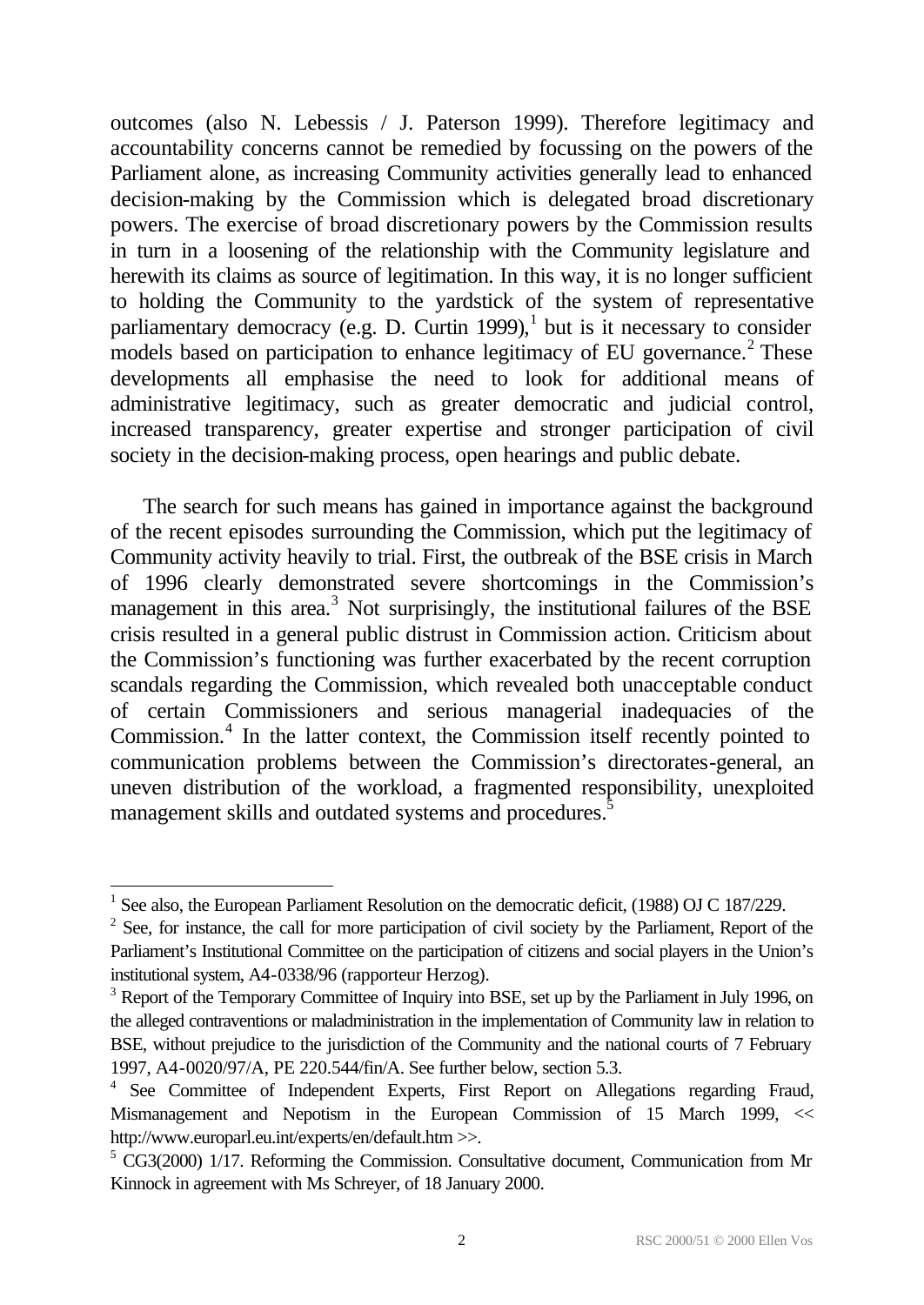These episodes have made plain that decision-making by the Commission (and more generally, the Community) too frequently still is ambiguous and obscure, is little effective and efficient and is far away from public perception, whilst the possibility for civil society to participate in the decision-making remains problematic (Lebessis/Paterson 1999). These events, together with the increasing functions which the Commission needs to carry out, for which it was not designed originally and which reveal its limits in relation to capacity and supply of expertise and information, have inevitably amplified legitimacy concerns and put the current structure and functioning of the Commission into question.

## **2. The Promise of Reform**

Put under strong pressure, the Commission's new President, Mr. Prodi, expressed on several occasions his commitment to reform and promised to 'transform the Commission into a modern, efficient administration' (Prodi 1999c), 'to face new challenges in the  $21<sup>st</sup>$  century' (Prodi 1999d). The importance of internal reform of the Commission and of the European civil service was once more emphasised by the Cologne European Council which highly ranked the institutional reform on its agenda $\overline{6}$  and encouraged Mr Prodi to proceed with his reform proposals (Prodi 1999b). In line with the Amsterdam Treaty, the latter clearly visioned a more political role of the Commission and assured 'greater efficiency, absolute transparency and full accountability' (Prodi 1999a), all of which form the basis of the Commission's agenda for administrative reform.<sup>7</sup> In this context, new modes of EU governance gain in importance, in particular reliance on independent agencies. Agencies could, for instance, relieve the Commission from specific administrative tasks, which would leave the Commission greater room to concentrate on the giving of more political direction. In its Strategic Option Paper of October 1999, the Commission indeed considered the adoption of, what it calls, 'an externalisation policy', by means of which responsibilities would be devolved to public service bodies (being either existing agencies and new bodies or national/transnational public bodies) ('devolution') or to private sector entities ('outsourcing'), $8$  as was already recommended by the Committee of Independent Experts.<sup>9</sup> This strategy of

<sup>&</sup>lt;sup>6</sup> In particular in relation to the size and composition of the Commission, the weighting votes in the Council and the possible extension of qualified majority voting in the Council.

 $7$  Administrative Reform of the European Commission: Statement of Purpose and Structure, CG3(1999) 1/4.

 $8$  G3(1999) 10/6.

<sup>&</sup>lt;sup>9</sup> See the Committee of Independent Experts in its Second Report on 'Reform of the Commission, Analysis of current practice and proposals for tackling mismanagement, irregularities and fraud' of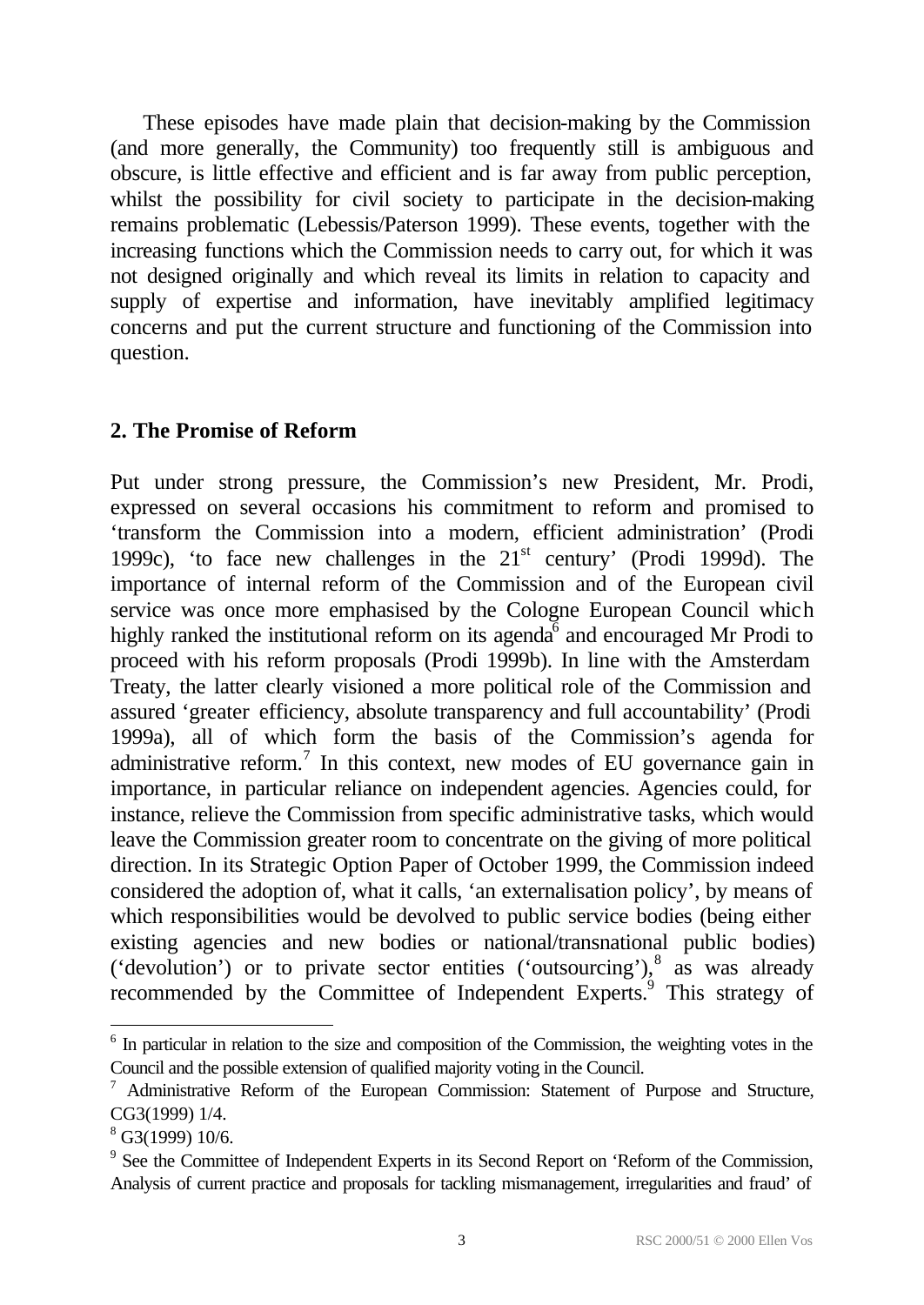delegation by the Commission of all or part of its tasks or activities as a means to implement its strategy to re-centre the Commission on its core-tasks and policy priorities is confirmed in the March 2000 White Paper 'Reforming the Commission'.<sup>10</sup> For the purpose of this paper we shall therefore discuss what role EU agencies could play in the process of reform.

## **3. Functional Decentralisation and EU Agencies**

Ever since the Community began to function the Community institutions have used some kind of functional decentralisation by seeking the assistance of various bodies in the carrying out of specific Community activities, foremost committees and agencies. Committees have generally been created in response to the need to achieve effective and efficient Community decision-making, to guarantee a sound scientific basis, to ensure the continuing presence of the Member States within the Community decision-making process<sup>11</sup> and to include the views of socio-economic parties. Accordingly, committees have been entrusted with particular functions: ranging from the collection and assessment of technical and scientific data and the giving of scientific advice, informing the Commission of the opinions of the various interests involved, and the ensurance of political approval of the Member States in the implementing phase (see Joerges & Vos (eds.) 1999 and Joerges & Falke 2000). Agencies have generally been created in response to the increased requirement for information and coordination at the Community level as well as by the need to lighten the Commission's workload in various policy areas. These agencies, which are sited all over the Community<sup>12</sup> and often based on existing committees, support the Community institutions and national authorities in identifying, preparing and evaluating specific policy measures and guidelines (see in general Everson 1995) and currently operate in a broad range of fields, viz.: vocational training,<sup>13</sup> living and working conditions,  $14$  environment,  $15$  training,  $16$  drugs and drug addiction,  $17$ 

<sup>10-9-1999, (</sup>recommendation 15 and section 2.3 of the Report), << http://www.europarl.eu.int/experts/en/default.htm >>.

<sup>10</sup> COM (2000) 200.

<sup>&</sup>lt;sup>11</sup> See Council Decision 1999/468/EC on comitology,  $(1999)$  OJ L 184/23.

 $12$  After a heated political struggle, political agreement on the seat of these bodies was finally reached in 1993, see (1993) OJ C 323/1.

<sup>13</sup> Council Regulation 337/75, (1975) OJ L 39/1.

<sup>14</sup> Council Regulation 1365/75, (1975) OJ L 139/1.

<sup>15</sup> Council Regulation (EEC) 1210/90, (1990) OJ L 120/1.

<sup>&</sup>lt;sup>16</sup> Council Regulation (EEC) 1360/90, (1990) OJ L 131/1, amended by Council Regulation (EC) 2063/94, (1994) OJ L 216/9.

<sup>&</sup>lt;sup>17</sup> Council Regulation (EEC) 302/93, (1993) OJ L 36/1.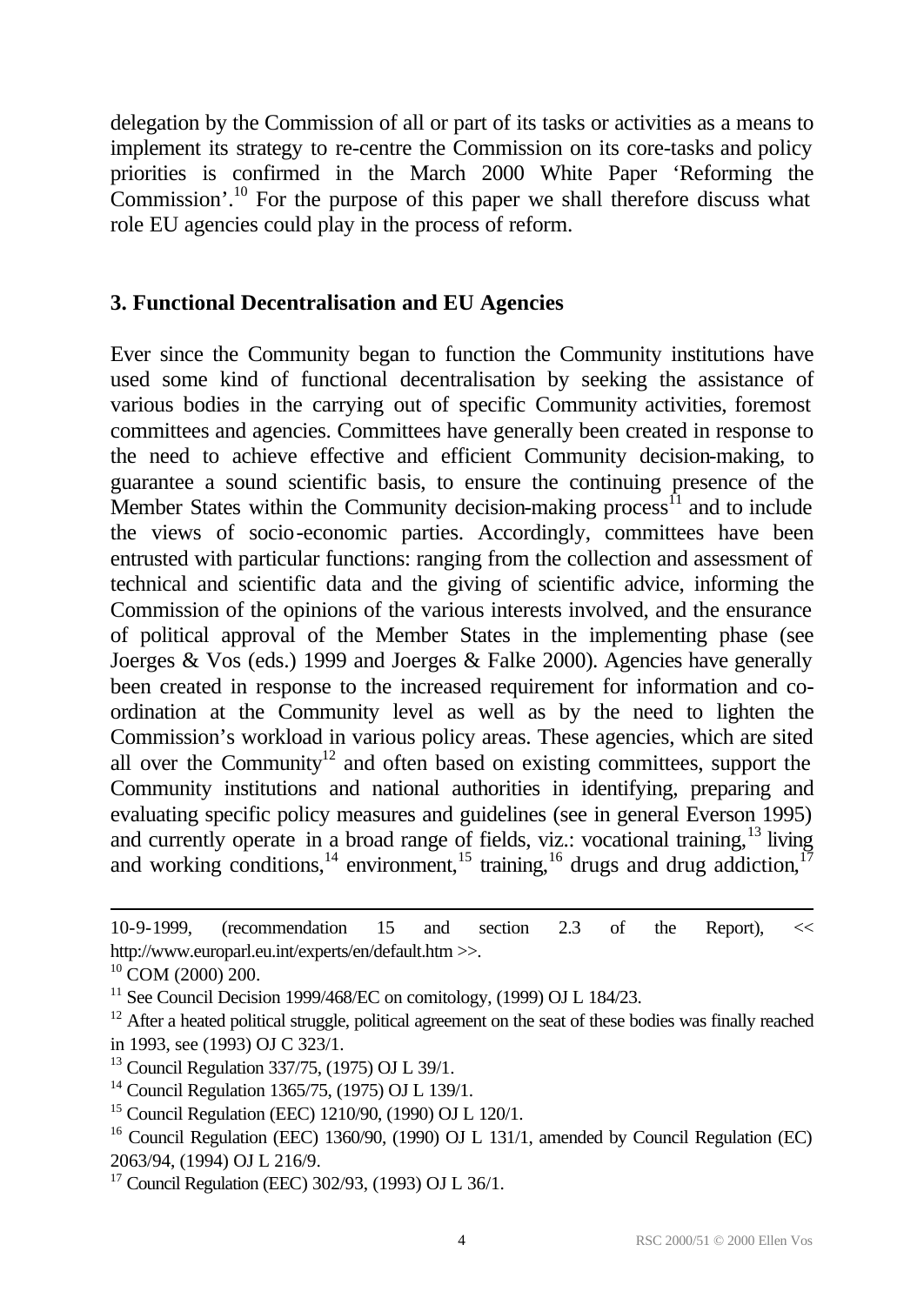pharmaceuticals, <sup>18</sup> trade marks, designs and models, <sup>19</sup> safety and health at work,<sup>20</sup> plant variety,<sup>21</sup> and racism and xenophobia.<sup>22</sup> Very recently, a special agency was created which has specific powers to assist in the reconstruction programmes for Kosovo.<sup>23</sup> The setting up of agencies for human rights and democracy,  $^{24}$  food safety<sup>25</sup> and aviation safety<sup>26</sup> is currently under consideration.

Without specifying a precise institutional frame, the Commission recently confirmed the importance of delegation and decentralisation of day-to-day executive tasks, whilst highlighting the need of an open government and accountability, to be build on new forms of partnerships between the different levels of European governance.<sup>27</sup> This view largely coincides with the plea made by Dehousse and Majone for more decentralisation and delegation of implementing powers. In view of the increasing politicisation of the European integration process and the lack of both competences and resources of the Commission to adopt measures to ensure uniform implementation of EU policies, the latter specifically called for a greater role of autonomous agencies. In their opinion the Commission's tasks should be divided into policy-making and technical/administrative functions (Dehousse & Majone 1999; Mény 1999). The Commission should so primarily act as an '*administration de mission'* and identify the areas in which action by the Community is necessary and would not be entangled in the daily management of EU policies; agencies, bringing together technical and economic expertise should deal with the latter (Majone 1996).

In general, decentralising government to independent agencies is indeed considered advantageous in that they facilitate the use of scientific and/or technical experts who are not part of the normal bureaucratic structure, offer

<sup>&</sup>lt;sup>18</sup> Council Regulation (EEC) 2309/93, (1993) OJ L 214/1.

<sup>19</sup> Council Regulation (EC) 40/94, (1994) OJ L 11/1.

<sup>&</sup>lt;sup>20</sup> Council Regulation (EC) 2062/94, (1994) OJ L 216/1.

<sup>&</sup>lt;sup>21</sup> Council Regulation (EC) 2100/94, (1994) OJ L 227/1.

<sup>&</sup>lt;sup>22</sup> Council Regulation (EC) 1035/97, (1997) OJ L 151/1. A Translation Centre was created to meet the translation needs of these bodies, Council Regulation (EC) 2965/94, (1994) OJ L 314/1, as amended by Council Regulation (EC) 2610/95, (1995) OJ L 268/1.

<sup>&</sup>lt;sup>23</sup> Council Regulation (EC) No. 2454/1999, (1999) OJ L 299/1.

 $24$  As proposed by the Cologne European Council of June 1999 (point 46 of the Presidency conclusions).

 $^{25}$  As proposed by the Commission in its White Paper on Food Safety, COM(1999) 719 final. See below section 5.3.

 $26$  See Commission working document - In view of the discussions within the Council on the creation of the European aviation safety authority in the Community framework, COM(2000) 144 final

 $27$  Communication from the Commission to the European Parliament, the Council, the Economic and Social Committee and the Committee of Regions, 'Strategic Objectives 2000-2005, "Shaping the New Europe", COM(2000) 154 final.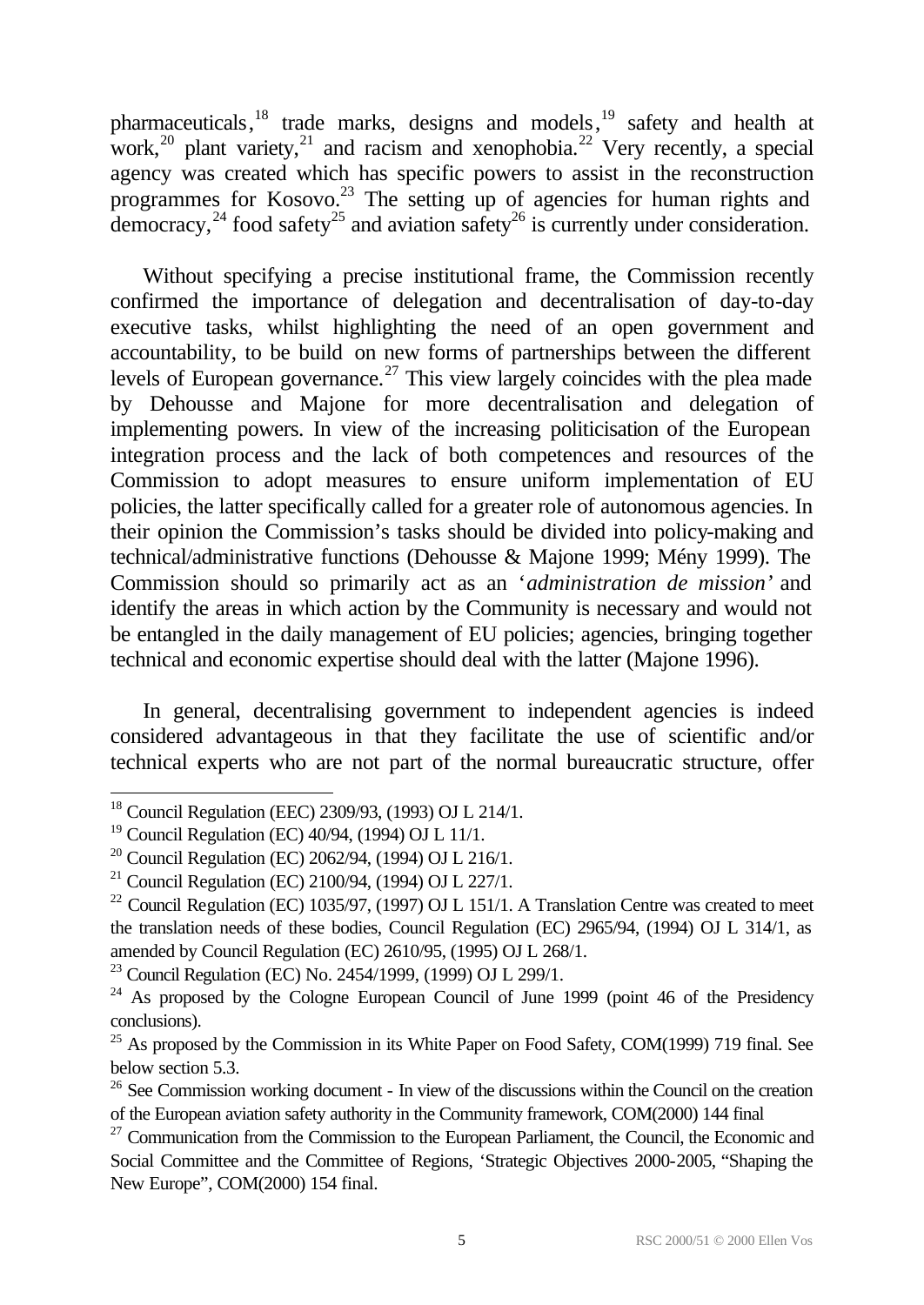greater staffing flexibility, reduce the workload of the administration so as to enable it to concentrate on strategic policy, insulate the resolution of technical regulatory issues from the day-to-day political change and contribute to greater transparency and accountability (see Baldwin & McCrudden 1987: 4-7; Baldwin 1995; Craig 1999: 45-50). The very fact that a clearly identifiable agency, instead of an obscure Commission division or an equally opaque committee, would carry out clearly defined tasks should so, in principle, create greater transparency. Importantly, agencies are also argued to provide greater consistency in implementing policies because they operate at arm's length from the political institutions; being 'non-majoritarian' they are not part of the political game (Dehousse & Majone 1999). In this respect, agencies would certainly respond to the desire to intensify the Commission's political profile, and add to the credibility of the achievement of regulatory goals. Decentralisation to clearly identifiable agencies could furthermore be advantageous in that they could encourage uniform interpretation and implementation of Community law where they form the nucleus in networks of national authorities (Dehousse 1997), and further administrative integration (Kreher 1997: 238), whilst they could play an important role in the international arena too. The creation of agency networks involving all interested parties could in principle also contribute to 'a Europe closer to the citizen' and foster a better understanding and public confidence in EU action.

Leaving governmental tasks to be carried out by independent agencies, however, has encountered also strong critiques that point in particular to concerns of agencies' legitimacy and legality. In general, legitimacy concerns are forwarded in relation to the place of agencies as a fourth branch of government within the system of separation of powers and to the carrying out of tasks by agencies which do not have a constitutional basis and would not be subject to the constitutional guarantees. In the non-majoritarian (American) agency model, independent agencies generally perform both legislative and executive tasks and to some extent carry out a judicial function (Majone 1996). As a result, they have been accused of concentrating too much power in the same authority. Closely linked herewith are legality concerns which generally relate to the delegation of decision-making powers to agencies and the worry about the legal basis for this. In addition, delegation of greater decisional powers to agencies gives rise to fears they are easily influenced and subverted to the ends of those whom they are supposed to regulate (e.g. Baldwin & McCrudden: 9-10; Majone 1996). Equally the independence of agencies has argued to be not well enough inserted in the system of public scrutiny (Everson 1995: 181). For instance, resort to agencies could arguably lead to more fragmentation and in turn erosion of accountability as sheer institutional complexity would conceal which institution is accountable for a specific issue (Rhodes 1996). Furthermore, agencies' transparency and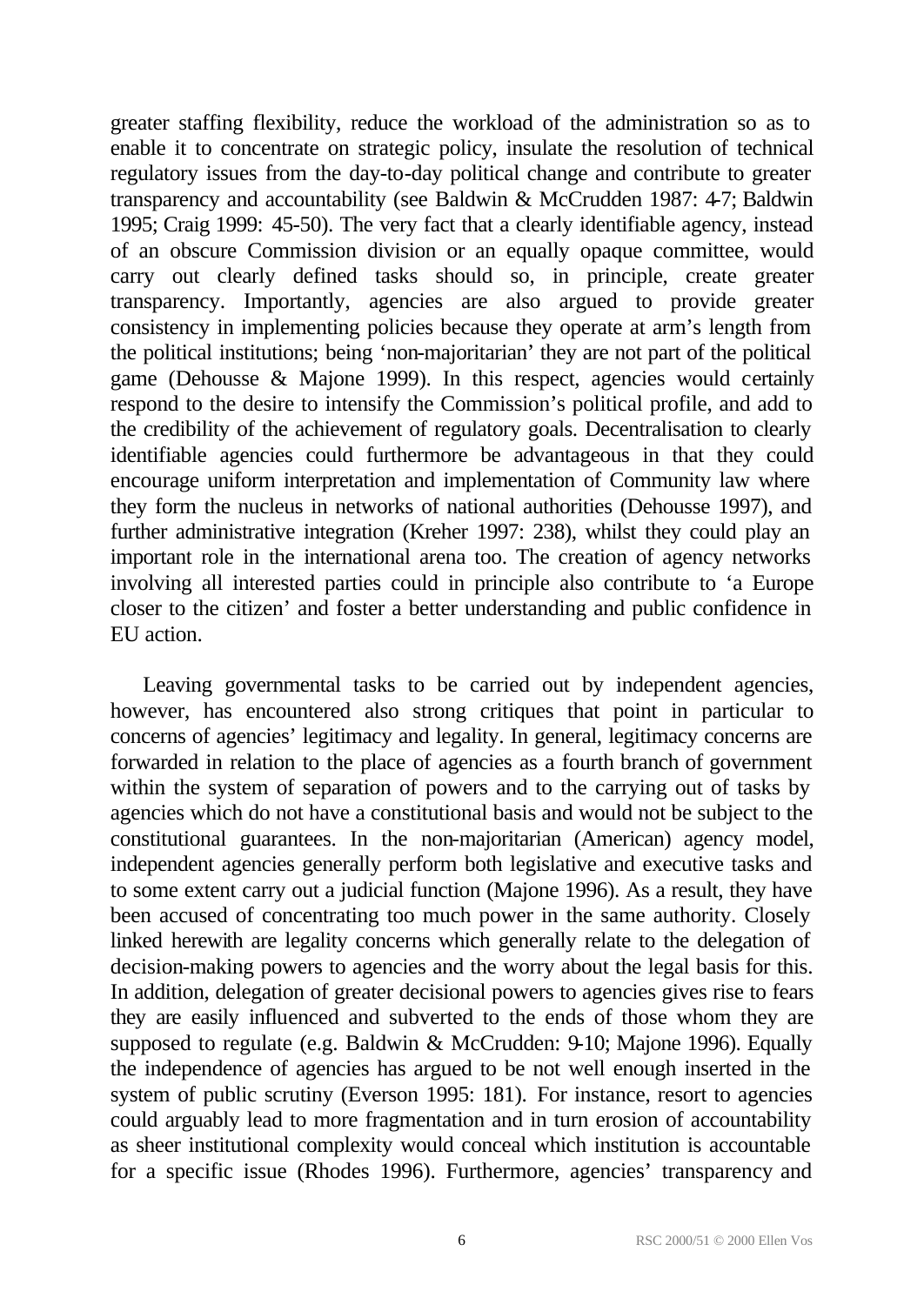accountability are regarded rather doubtful, pointing in particular to the problematic disentanglement of expert findings from political strategies (Shapiro 1997), whilst their languages regimes may interfere with citizen's rights. Below it will be examined if and how these concerns can be remedied.

## **4. EU Agencies, Delegation of Powers and Institutional Balance**

## *4.1. The Existing EU Agencies*

At present, the existing agencies do not (yet) have autonomous regulatory functions. Many of them are based on (scientific) committees and provide an administrative frame in which these committees operate. Following a functional approach, these agencies can broadly be classified into: 1) agencies which have as their main function to provide information and are generally charged with the co-ordination and supervision of this information and the creation of networks; 2) agencies which need to provide specific services and specific measures to implement Community regimes and 3) agencies which provide specific information, expertise and services, and are the compulsory basis for decisionmaking but do not have decision-making powers of their own (Kreher 1997: 236- 238).

The first category of agencies can be subdivided into two sub-categories. The first sub-category needs to collect, analyse and disseminate information relating to their specific policy areas. This group comprises the European Centre for the Development of Vocational Training and the European Foundation for the Improvement of Living and Working Conditions (the two 'older' agencies) and the European Training Foundation. The second sub-category of agencies are those agencies which, in addition to the general information function, need to create and co-ordinate networks of experts. These networks comprise National Focal or Reference Points which need to co-operate with the agencies and coordinate at national level the activities in relation to the agencies' work programmes. They offer Member States greater influence than they would have otherwise had under an alternative approach of centralised information and planning within the Commission (Ladeur 1996). The agencies charged with these tasks are the European Environment Agency (EEA), the European Agency for Safety and Health at Work and the European Monitoring Centre for Drugs and Drug Addiction.

The second category of agencies includes the Office for Harmonisation in the Internal Market (trademarks and designs) (OHIM) and the Community Plant Variety Office. These agencies sees to the provision of services and the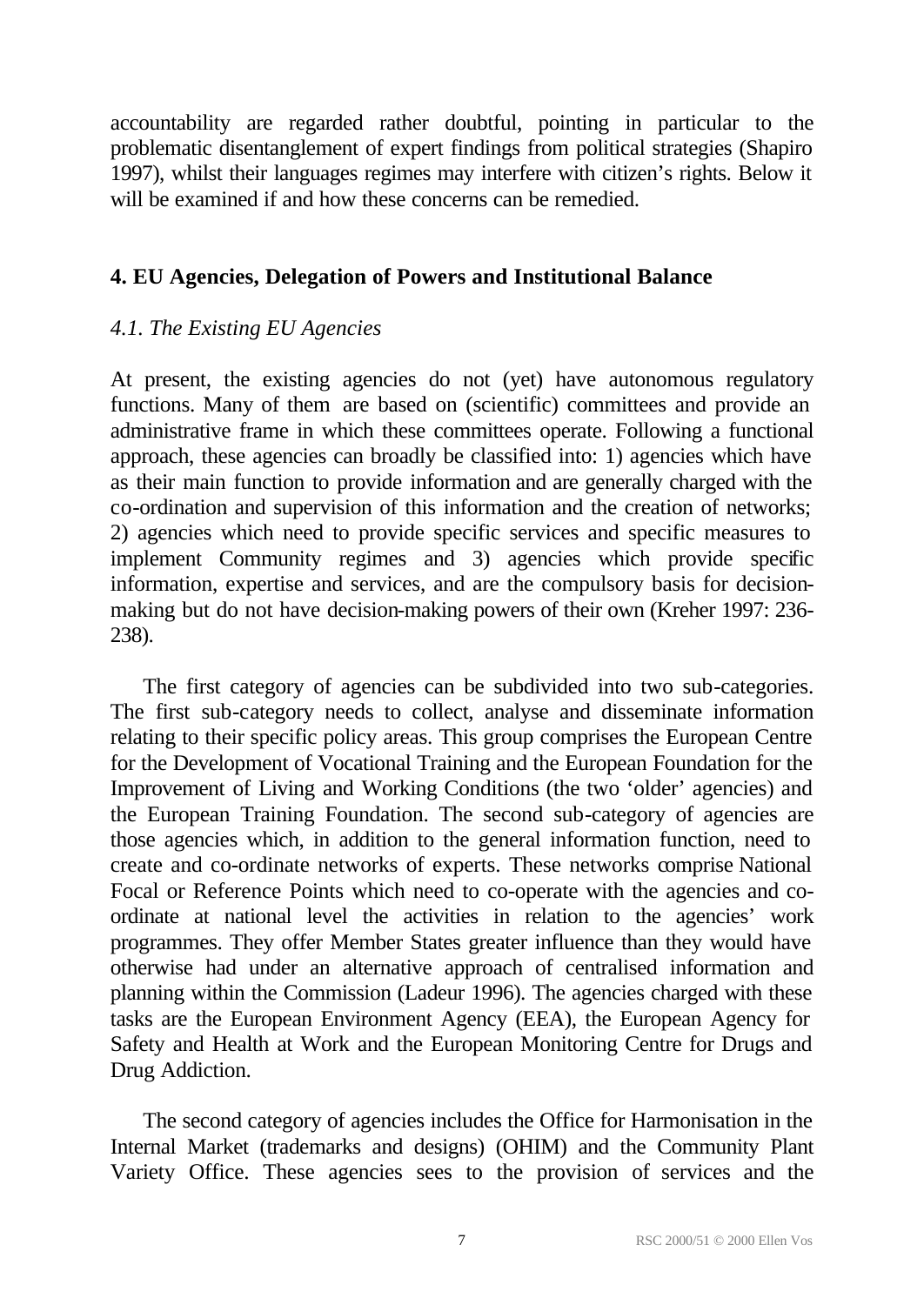implementation of the newly created Community regimes on trade marks and plant variety rights through specific registration procedures and are empowered to take decisions on the registration of applications for a Community trademark or plant variety right.

The third category is a mixture between the first and the second category. The European Agency for the Evaluation of Medicinal Products (EMEA) is an example hereof. Although formally providing solely information and specific expertise, this Agency bears a strong resemblance with the second category in that it has been allotted a specific role in the new Community authorisation system of pharmaceuticals but does not have formal decision-making powers.

#### *4.2. EU Agencies, Legal Basis and Decision-making Powers*

The Treaty does not provide for a specific legal basis for the creation of agencies. However, the creation of new agencies by the Community is generally not troublesome (Lauwaars 1979). Virtually all the existing agencies have been based on the general Treaty clause of Article 308. The only exception hereto is the Environment Agency, having been founded on Article 175 EC. There are however two important limits to the scope of Article 308 EC: first, Article 308 EC cannot be used to change the institutional structure of the Community and alter its balance of powers; and secondly, Article 308 EC may not be applied if other Treaty provisions are available. The former limit is of particular importance in relation to the powers to be conferred upon agencies. It sees to the nature of powers delegated to agencies and determines that agency powers must not encroach upon those of the Treaty institutions (see below). The second limit refers to the generally residual character of Article 308 EC. In this context particular account should be taken of the general harmonisation provision, Article 95 EC.<sup>28</sup> This Article, the use of which is favoured in particular by the Parliament to the use of Article 308 EC for reasons of parliamentary participation (Brinkhorst 1996: 81), requires that measures be adopted for the 'approximation' of national provisions. Measures other than harmonisation measures may not be based on Article 95 EC, notwithstanding their close connection to the achievement and functioning of the internal market (Pipkorn 1991: 2844). Article 95 EC could therefore be a valid legal basis only where it can be shown that the creation of a Community system or agency might be considered to be a harmonisation measure, necessary for the completion of the internal market

<sup>&</sup>lt;sup>28</sup> Article 95 EC has been regularly discussed by the Commission as a valid legal basis for the creation of agencies. The Commission, for example, initially proposed Article 95 EC as the legal basis for the EMEA, which was however rejected by the Council.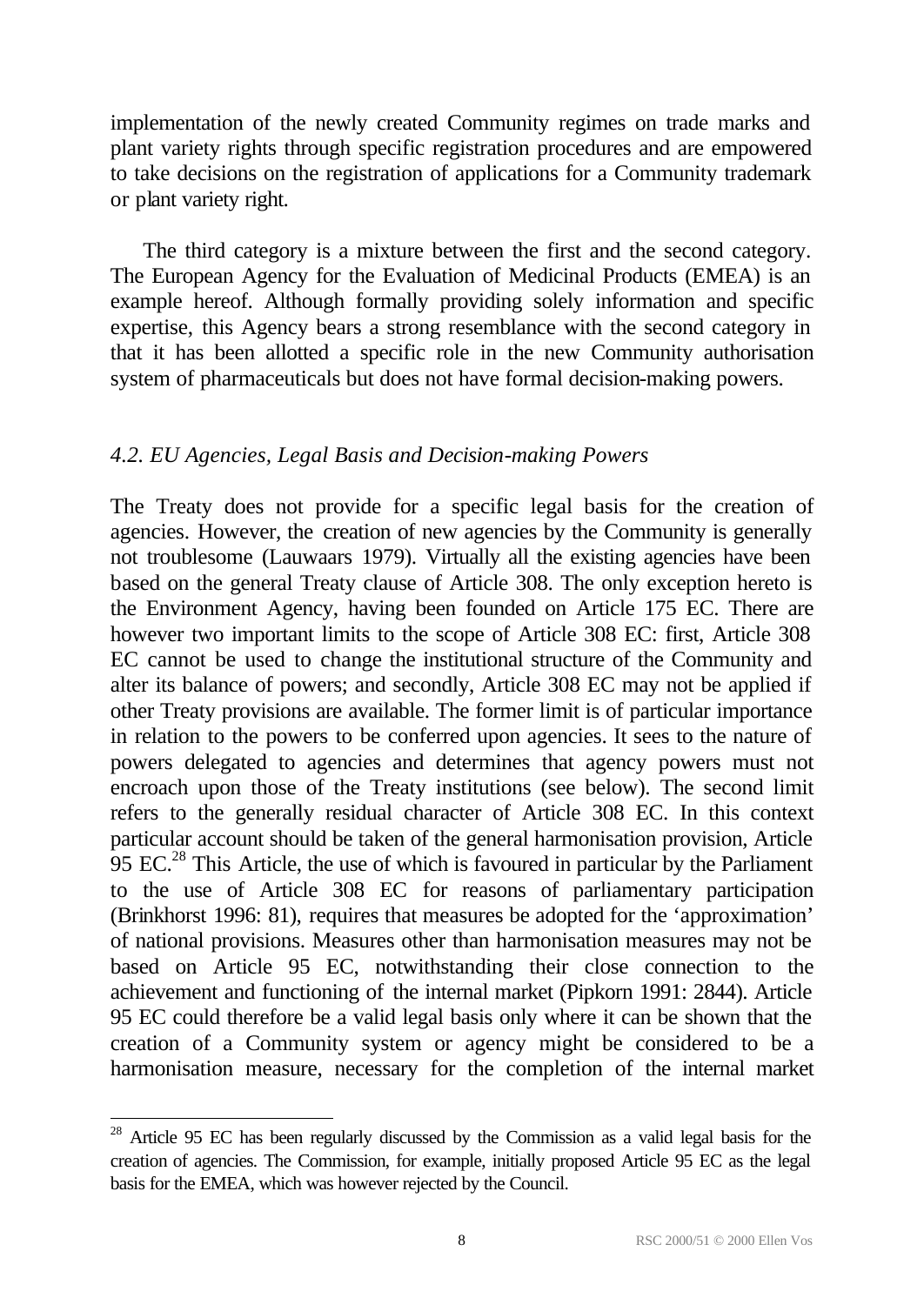(Pipkorn 1992: 114). Hereby, harmonisation requires the changing and supplementing of national legislation. This means that Community measures of a mere institutional character do not constitute harmonisation measures in the sense of Article 95 EC. The creation of an agency as such by virtue of Article 95 EC thus seems to be excluded. However, where this is secondary to the main purpose of a specific measure, i.e. harmonisation, Article 95 EC may still offer a valid legal basis for an agency. The question as to whether an agency might be based on Article 95 EC must therefore be examined in the light of the 'centre of gravity' of the proposed measure (Barents 1993): does it seek to eliminate existing or future differences between national legislative provisions, and is the agency dependent upon such harmonisation measures (Pipkorn 1991: 2847). The choice of the legal basis for these agencies, particularly between Articles 308 and 95, depends, in the final analysis, upon the nature of the powers delegated to these bodies.

The question thus arises whether regulatory powers can be delegated to independent agencies. The transferral of only very limited and circumscribed powers to the existing agencies is not without accident but stems from the caselaw of the Court of Justice, in particular its *Meroni* case-law. In the *Meroni* cases, the Court rejected the transfer of sovereign powers to subordinate authorities outside of the EC institutions and ruled that only 'clearly defined executive powers' could be delegated, the use of which must always remain subject to the supervision of the Commission. The Court justified its reasoning by referring to the balance of powers, 'which is characteristic of the institutional structure of the Community', and which would be distorted if discretionary powers were delegated to bodies other than those established by the Treaty.<sup>29</sup> The underlying concern of this distinction between 'clearly defined executive powers' and 'discretionary powers and the prohibition to delegate the latter to 'outside structures' seems to lie in its understanding of democratic legitimacy in which the powers of any rule-making body eventually should be traced back to the authority of a democratically elected parliament (Joerges, Schepel & Vos 1999). However, as I indicated earlier, the requirements of the modern welfare state have inexorably led to a general withdrawal of the legislature in favour of the administration and to non-governmental actors. Many 'discretionary' powers are at present generally delegated to the administration. This wide degree of discretion may accordingly be argued to have weakened the administration's claim to be acting solely on the basis of the legislature's duly enacted laws and, thus, to have undermined administrative legitimacy. The move away from this

<sup>29</sup> Case 9/56, *Meroni & Co., Industrie Metallurgiche S.p.A.* v *High Authority* [1957-58] ECR 133 and Case 10/56, *Meroni & Co., Industrie Metallurgiche S.p.A.* v *High Authority* [1957-58] ECR 157.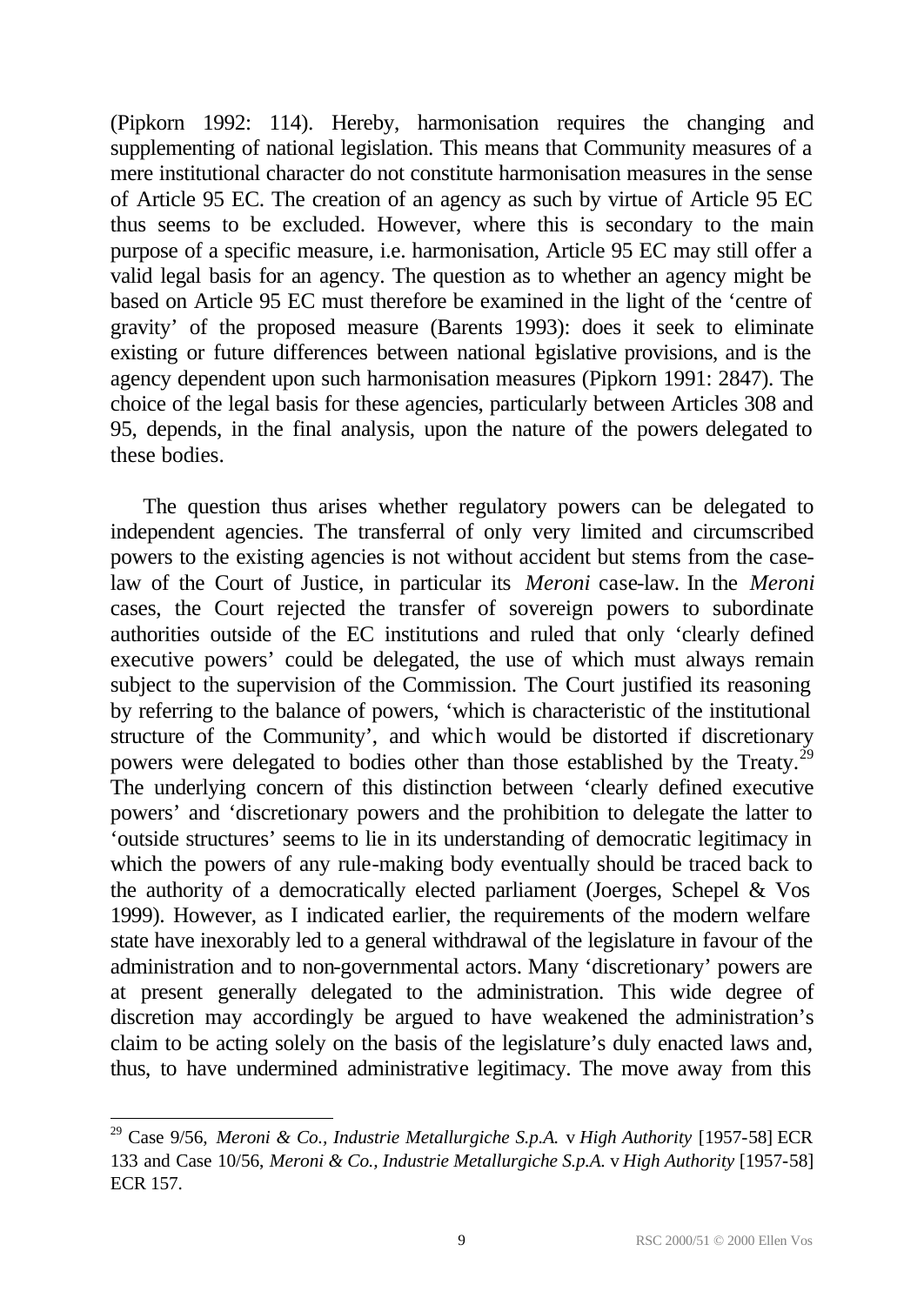'transmission belt' model of administrative law (Stewart 1975), <sup>30</sup> therefore, underlines the importance of searching for additional means to enhance administrative legitimacy (see also Everson 1998). Modern administrative law is therefore more concerned with procedural requirements of decision-making processes (such as greater democratic and judicial control, increased transparency, greater expertise and stronger participation of civil society), than with the hierarchical legitimation of rules.

Doubts may therefore be expressed whether the *Meroni* rulings should still be strictly applied to the Community's current system of checks and balances. Arguably, the institutional balance of powers principle which underlies the Community's constitutional structure will not be upset as long as the shift of powers is accompanied by a reinforcement or re-balancing of the existing institutions and constitutional guarantees for decision-making are safeguarded. Recent developments seem moreover to indicate that the Court would be prepared to loosen the strict *Meroni* requirements, in particular in relation to judicial review.<sup>31</sup> So, although not being formally competent according to the Treaty, in 1995 the Court of First Instance (CFI) explicitly accepted competence for the decisions of the OHIM and changed its Rules of Procedure to this end.<sup>32</sup> In view of the expected workload especially stemming from litigation on these decisions, the Council has additionally allowed the CFI to give judgment by a single judge.<sup>33</sup> Hence, recently, the CFI annulled a decision of the OHIM in which it had refused to examine specific arguments submitted by the applicants in the appeal procedure, placing on the OHIM the duty to take the necessary measures to comply with the judgment.<sup>34</sup>

Therefore, under the current Treaty provisions, agencies could be delegated discretionary powers provided that this is accompanied by a reinforcement or rebalancing of the existing institutions. Hereby, the insertion of controlling mechanisms in relation to the agencies is of great importance (see also section 5).

<sup>&</sup>lt;sup>30</sup> This applies also the European Community.

<sup>&</sup>lt;sup>31</sup> In *Les Verts*, the Court had already elucidated, the Community is based on the Rule of Law, permitting the Court to review the legality of all acts adopted by the institutions, Case 294/83, *Parti Écologiste 'Les Verts'* v *European Parliament* [1986] ECR 1339, at 1365. From this reasoning, it has been deduced that no decisional act, including those emanating from bodies other than institutions, might escape judicial review, any Community act whatsoever being subject to the Community Rule of Law; and could be applied *mutatis mutandis* to agency decisions, even though agencies do not qualify as 'institutions'. See K. Lenaerts 1993: 46.

 $32$  (1995) OJ L 172/3. See Articles 130 – 136 of the CFI's Rules of Procedure as lastly amended (1999) OJ L 135/92.

<sup>33</sup> Council Decision 1999/291/EC, ECSC, Euratom, (1999) OJ L 114/52.

<sup>34</sup> Case T-163/98, *Procter and Gamble v OHIM*, Judgment of 8 July 1999, nyr.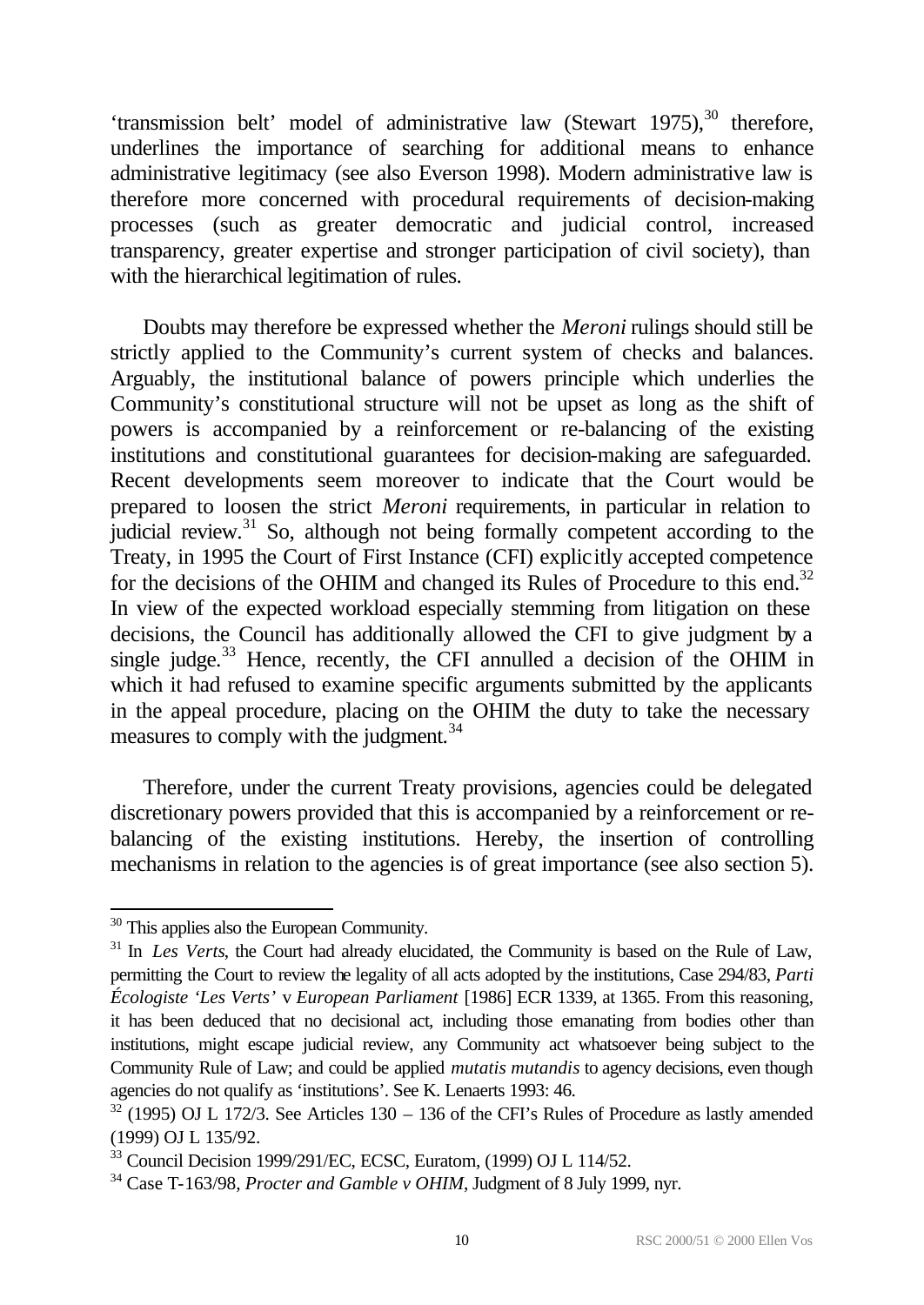The attitudes of both the CFI and the Council allowing the CFI to exercise direct judicial control over the OHIM give expression hereto.<sup>35</sup> For reasons of legal certainty and coherency, a legal basis for the creation of agencies and the delegation of authority should nonetheless be introduced in the Treaty. Regarding the fears that greater decisional independence for agencies would lead to agency capture, it should be remarked that the problem of capture is a general problem for all regulators and there is little reason to assume why agencies would be more vulnerable to capture than the Commission would be.<sup>36</sup> This is clearly illustrated by the BSE crisis. The problem of capture could, for example, be addressed by (network) mechanisms ensuring transparency, political supervision and deliberative interaction with civil society rather than by preventing agencies from becoming more 'independent'.

## **5. EU Agencies and Other Legitimacy Concerns**

## *5.1. EU Agencies, Transparency and Accountability*

l

In principle clearly identifiable agencies promote transparency which in turn fosters accountability. Of particular importance hereby is certainly the right of access to information. In this context it should be noted however that the new right of access to documents as introduced in Article 255 EC by the Amsterdam Treaty is limited to the documents of three institutions: the Council, the Commission and the Parliament and hence does not seem to cover documents of the Court of Justice and the Court of Auditors, the other organs provided for in the Treaty itself such as the Committee of Regions and the heap of other bodies and agencies set up under secondary Community legislation. Scrutiny of the regulations governing the existing agencies and their actual operation reveals however that the Community has subjected also the agencies to specific rules on transparency and accountability. Encouraged by the Code of Conduct on Access to Documents adopted by the Council and the Commission and the recommendation of the European Ombudsman that agencies, too, should adopt rules on access to documents,<sup>37</sup> most agencies have adopted decisions on

<sup>&</sup>lt;sup>35</sup> The importance of controlling mechanisms was emphasised by the Court in *Reiff* concerning competition law as well. Case C-185/91 *Bundesanstalt für den Güterfernverkehr* v *Gebrüder Reiff* [1993] ECR I-5801.

 $36$  It is, for instance, true that, at present, the pharmaceutical industry's attention is increasingly focused on the EMEA and that there is a certain risk of the EMEA being captured. See for empirical research on the views of the pharmaceutical industry on the EU Licensing procedures and the EMEA, Vos & Hagemeister, 2000.

 $37$  Special Report from the European Ombudsman to the European Parliament following its owninitiative inquiry into public access to documents, (1998) OJ C 44/9.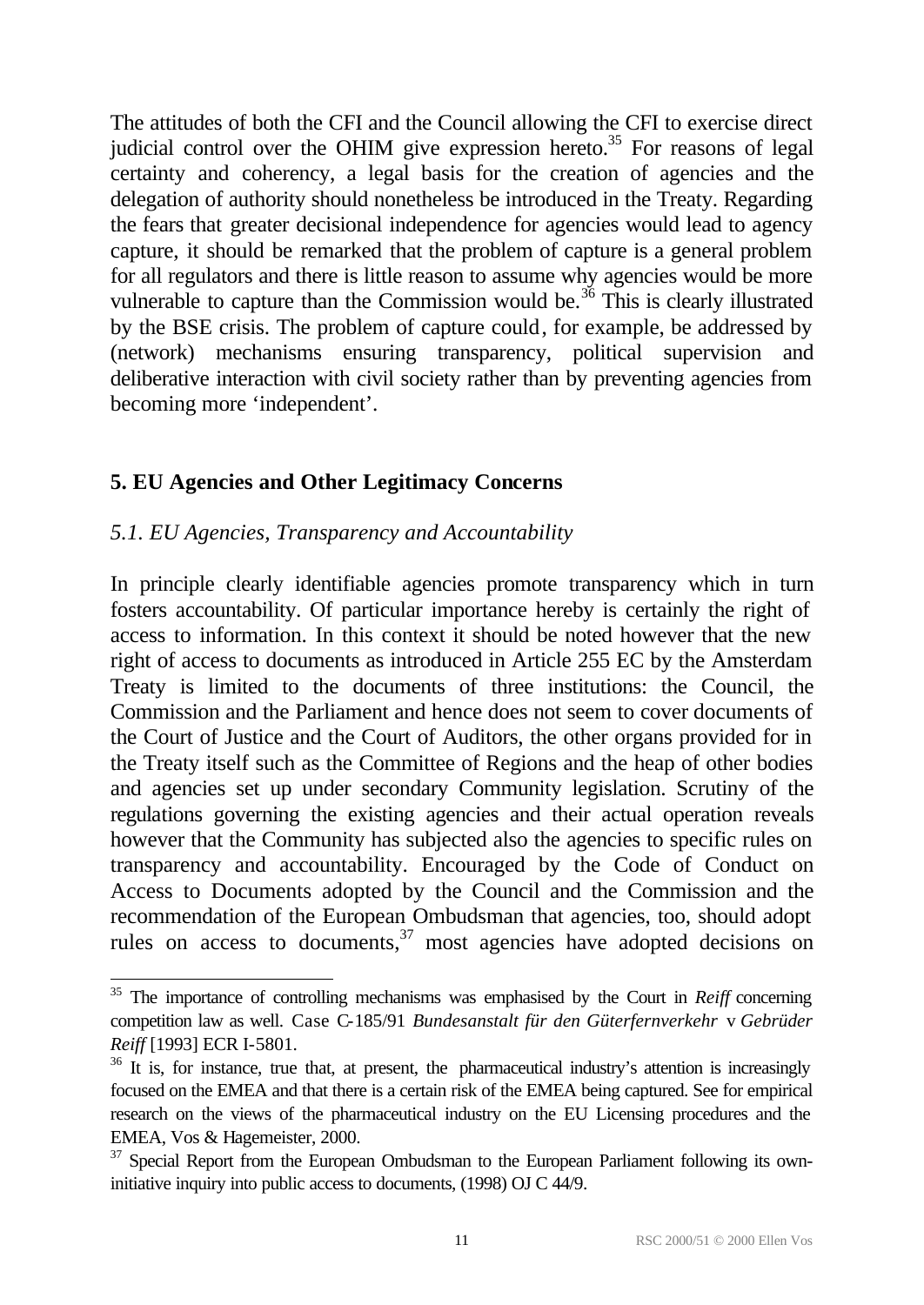access to their documents.<sup>38</sup> These decisions are all based on the Commission's rules on access to documents. However, since access to documents of the Commission and the other institutions consists 'of a long and obscure list of possible reasons to deny access to documents'<sup>39</sup> revision would be necessary so as to truly guarantee the public the widest possible access to documents and information in general.<sup>40</sup> Here it should be acknowledged that as a matter of general principle (and not merely of practice and self-regulation) the agencies too (as well as the other institutions and bodies not mentioned in Article 255 EC) should be covered by the general obligation to provide extensive access to their documents. Awaiting Treaty amendment, specific rules on these issues could be adopted by the Council under its general powers of Article 308 EC (Curtin 2000: 27-28).

In addition, in creating greater openness and giving herewith expression to the general principle of transparency, which is explicitly laid down in Article 1 EU by the Amsterdam Treaty, some agencies (in particular, the EMEA, the EEA, the OHIM and the Drug Monitoring Centre) make extensive use of the Internet. EMEA's Internetsite, for instance, is impressive for the amount of detailed information, including *inter alia*, its annual activity reports, its Management Board (press releases), its committees (calendar of meetings, press releases), and the addresses of the national authorities competent in the authorisation of medicines, standard operational procedures, guidelines and, to some anxiety of the pharmaceutical industry, detailed European public assessment reports.<sup>41</sup>

Transparency is equally significant for the accountability of agencies. It is clear that the more active agencies will become, the more important becomes the design of mechanisms to keep agencies under control and make them accountable. In general the agencies' independent administrative structure

<sup>&</sup>lt;sup>38</sup> See Decision on public access to European Environment Agency documents, (1997) OJ C 282/5; Rules on public access to documents adopted by the Bank's Management Committee, (1997) C 243/13; Decision of the Governing Board on Public Access to European Training Foundation Documents, (1997) OJ C 369/10; Decision of the Committee of the Regions concerning public access to documents of the Committee of the Regions, (1997) OJ L 351/70; Rules for access to Translation Centre documents, (1998) OJ C 46/5; Decision 9/97 concerning public access to administrative documents of the European Monetary Institute, (1998) OJ L 90/43.

<sup>&</sup>lt;sup>39</sup> Ombudsman J. Söderman, calling for a fundamental right to an open accountable and serviceminded administration, Press release 3/2000 of 2 February 2000.

<sup>&</sup>lt;sup>40</sup> See recently, the Commission's proposal for a Regulation of the European Parliament and of the Council regarding public access to European Parliament, Council and Commission documents, COM(2000) 30 final. This proposal however still is limited to access to documents (and not information in general) and provides for broad exceptions.

<sup>&</sup>lt;sup>41</sup> See  $<<$  http://www.eudra.org  $>>$  (home page).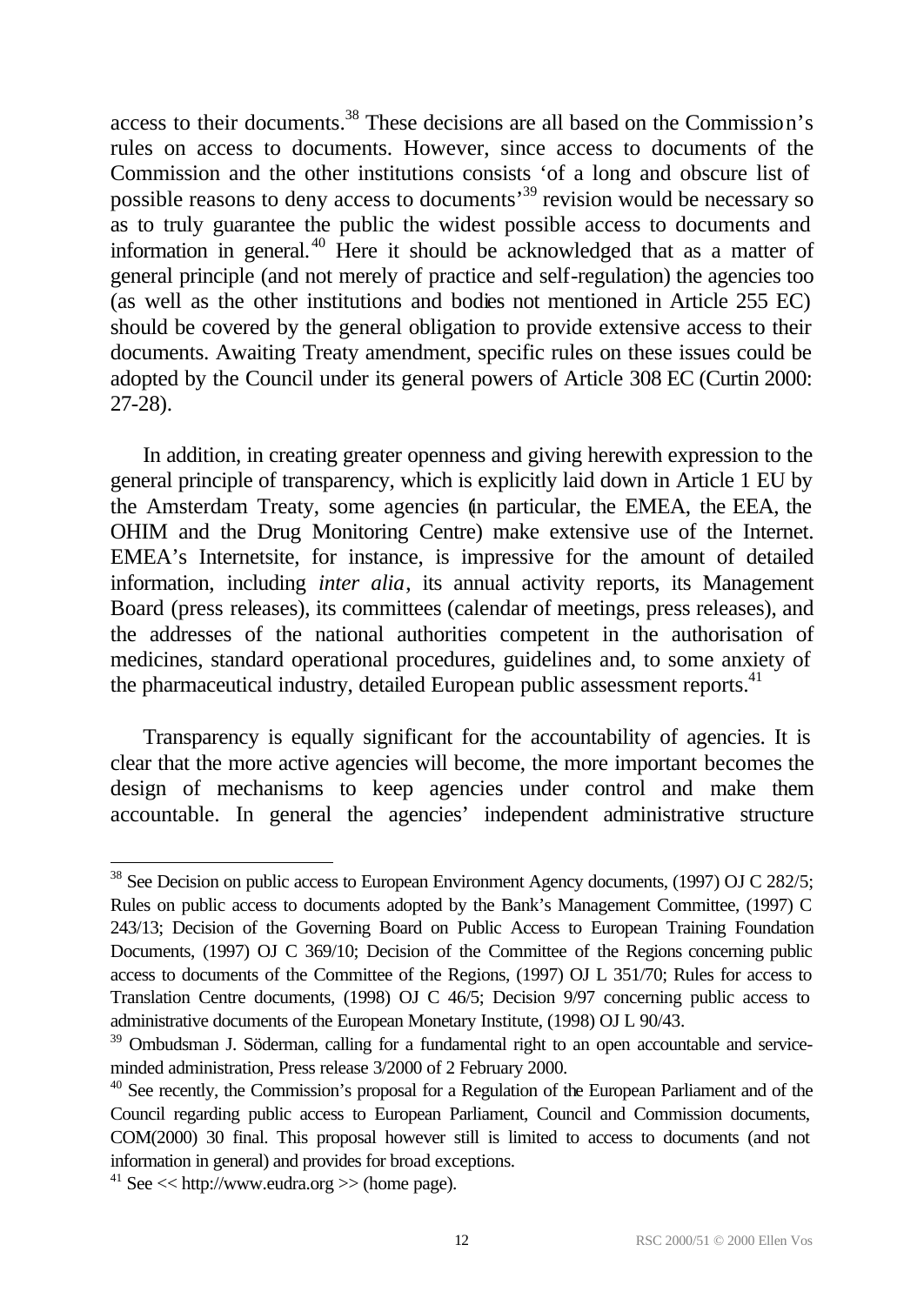facilitates their control. Because of their visibility, agencies may attract greater attention and feed the policy debate in their field. Their actions are likely to be identified with Community action and as such they will be held responsible (Dehousse 1997: 258). In this respect it is above all important that the Member States, the Commission and the Parliament, through their representatives on the Management or Administrative Boards, can control the agencies' activities. Management or Administrative Boards are in fact the steering bodies of the agencies and generally are responsible for budgetary matters, the appointment of the executive directors and the monitoring of the agencies' performance. Further control can be exercised on the basis of the annual activity reports of the agencies. In addition to these instruments of control, the Parliament has significant power as regards the budget of most of the agencies. The importance of this instrument cannot be underestimated as many agencies depend partly or entirely for their revenues on Community subsidies. Being non-compulsory expenditure, these subsidies are finally determined by the Parliament, which can use its powers, in a certain sense, to 're-orient the budget' (Brinkhorst 1996: 77). Parliament's readiness to invoke this power 'in the name of transparency and accountability' has been underlined several times (Brinkhorst 1996). This supervisory power would be lost when agencies become completely financially independent. The Commission has therefore indicated its desire to control the agencies' expenditure by subjecting them to the supervision of the Commission's financial controller, which would, in the view of the Commission, ensure a maximum of transparency and harmonisation between the agencies, whilst any surplus of revenues by agencies would be deposited in the general Community budget.<sup>42</sup> These proposals have not been received with great enthusiasm by he agencies. For example, the OHIM has strongly opposed against in particular the proposed deposition of revenue surplus in the general Community budget. This strong resistance can be explained by the fact that the OHIM obtains great part of its revenues from the fees paid by undertakings in return for filing and registering their trademarks with the Office and that it anxiously aspires complete financial independence.

Accountability of agencies and legitimacy of agency regulation can also be fostered through their inclusion in networks. All the existing agencies have so created networks by means of which they structure their relationship with the 'external world', with their 'stakeholders'. Through these networks, the agencies build on the work of the existing institutions and collaborate with them. These networks often promote the interaction with both governmental actors and all other actors concerned in a specific policy area, although the practical operation

 $42$  See amended proposals for Council regulations (EC) amending the basic regulations of certain decentralised community agencies, (1998) OJ C 194/5.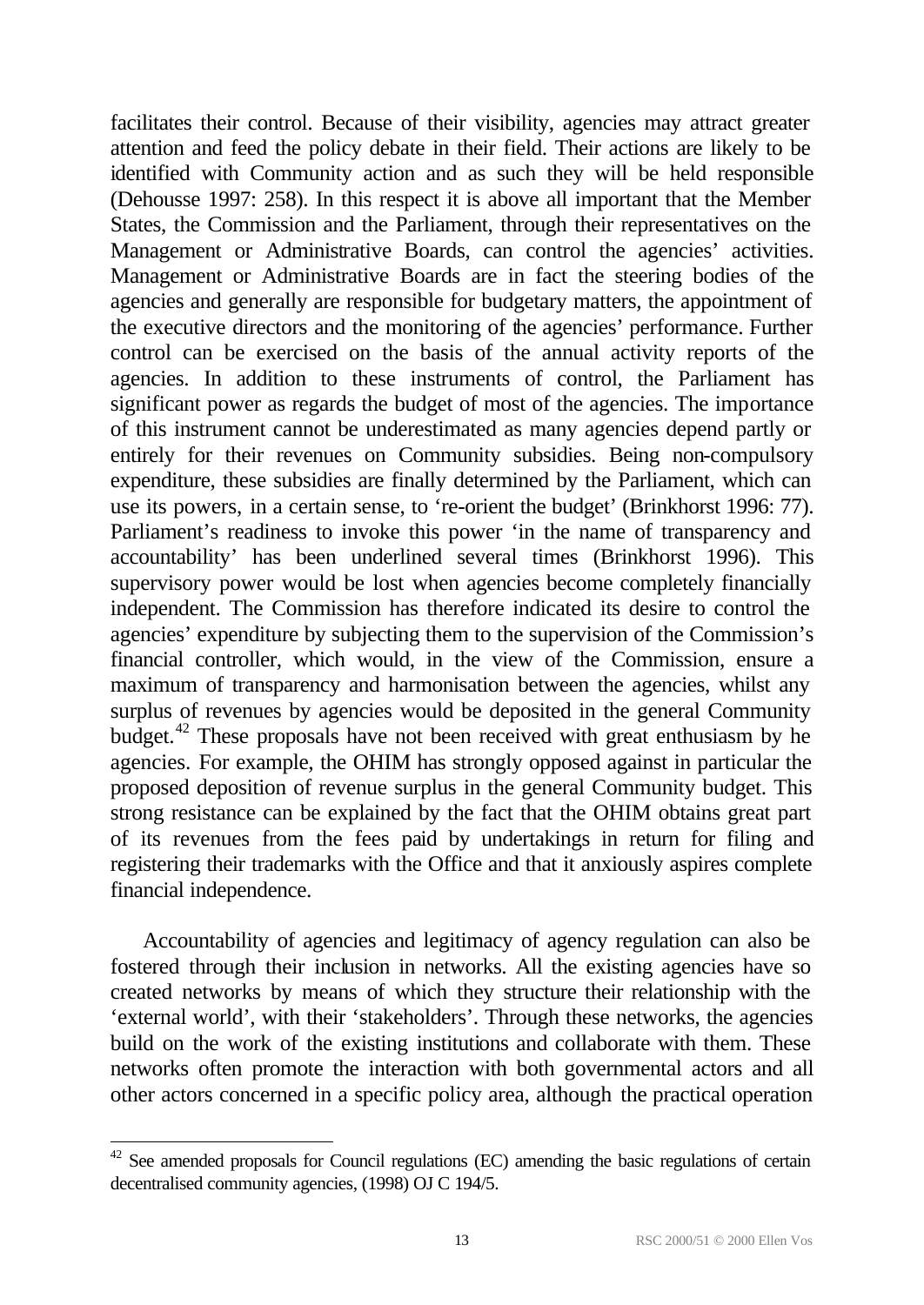of these networks and their legitimacy as European governance structures still needs to be scrutinised.<sup>43</sup> A first step towards the institutional opening up of agencies to interested parties has been made by the EMEA which recently embraced within its organisational structure a Committee on Orphan Medicinal Drugs which includes also representatives of interested parties.<sup>44</sup>

Important instruments of control are further in the hands of the Court of Auditors, which examines the revenue of bodies established by the Community<sup>45</sup> and the European Ombudsman, who guards against instances of maladminstration of the agencies. For example, the influence and control of the European Ombudsman on the behaviour of the agencies is visible where on his recommendation some agencies have adopted their own codes of conduct. The EMEA, for instance, has committed itself to respect the principles laid down in its code, such as equality, proportionality, no abuse of powers, impartiality, independence and objectivity, whilst providing guidance on situations of conflicts of interests (which have to be declared in advance), confidentiality and discretion as well as on invitations and gifts.<sup>46</sup> Clearly, the new European Anti-Fraud Office, OLAF, may exercise its investigative powers to combat fraud or corruption in relation to agencies too. The role which the Court of First Instance currently plays in reviewing the legality of the agencies' decisions has already been alluded to above.

#### *5.2. EU Agencies and Languages*

l

From the perspective of legitimacy, the language regimes adopted by agencies are a thorny issue. $47$  Considerations of efficiency have generally led to a reduction in the use of the number of languages by the agencies. This however severely touches upon the right of citizens to express themselves in one of the official languages of the Community at their choice in their contacts with the

<sup>&</sup>lt;sup>43</sup> Within the framework of the Robert Schuman Centre Project on EU Agency Networks empirical research will be carried out in relation to the operation of four agency networks (of the EEA, the Drugs Monitoring Centre, the EMEA and the OHIM).

<sup>44</sup> Regulation 141/2000 of the EP and Council on orphan medicinal products, (2000) OJ L 18/1.

<sup>&</sup>lt;sup>45</sup> See, for example, its Report on the financial statements of the European Agency for the Evaluation of Medicinal Products (EMEA, London) (Financial Year 1996), together with the Agency's replies, (1997) OJ C 393/18.

<sup>&</sup>lt;sup>46</sup> The EMEA Code of Conduct of 3 December 1999, published on its Internet site, << http://www.eudra.org/emea.html >>.

 $^{47}$  I am very grateful to Bruno de Witte for pointing me to this issue.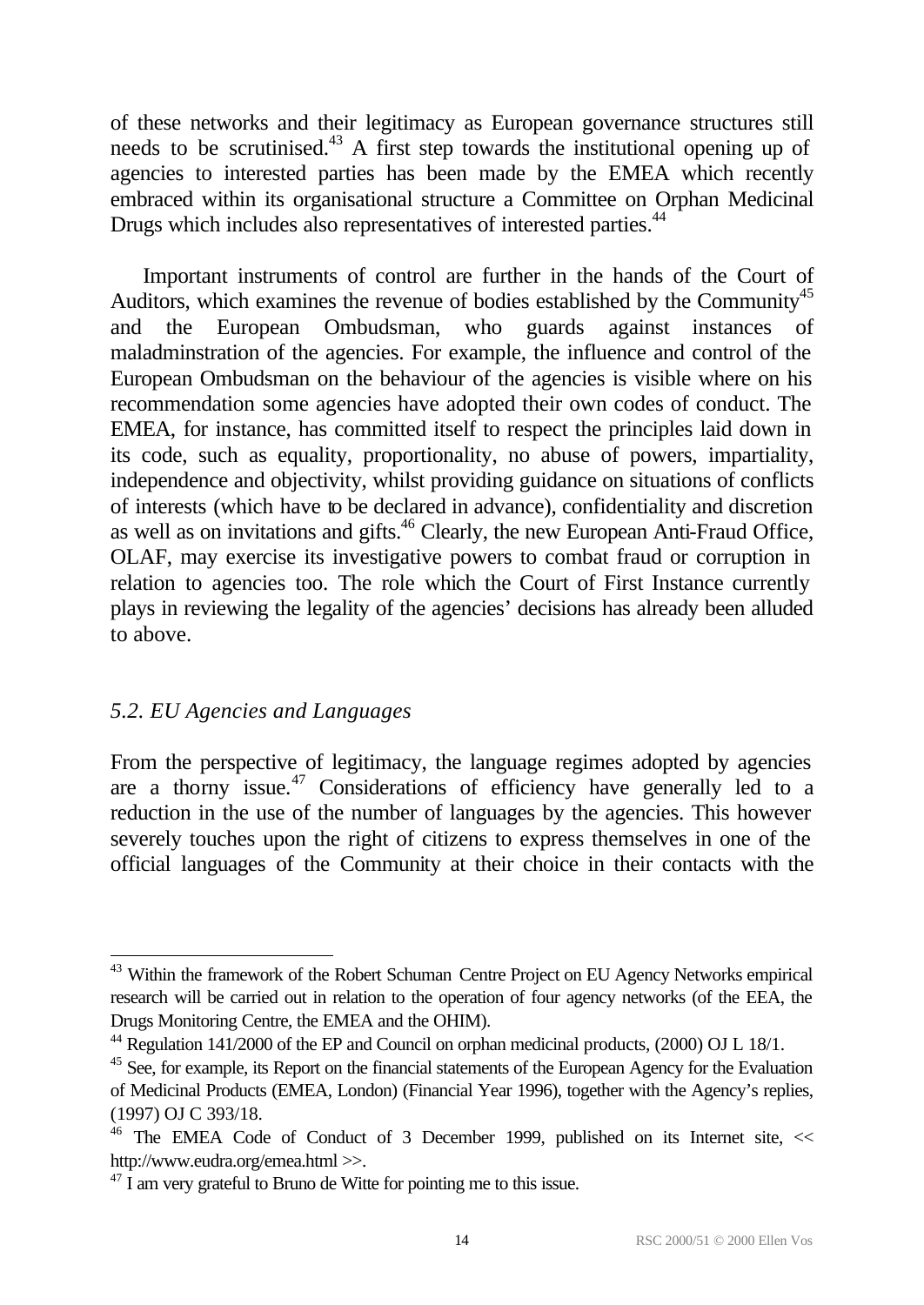Community institutions.<sup>48</sup> This right is explicitly laid down in Article 21 (3) EC, recently introduced by the Amsterdam Treaty, which stipulates that:

'Every citizen of the Union may write to any of the institutions or bodies referred to in this Article or in Article 7 in one of the languages mentioned in Article 314 and have an answer in the same language'.

The language regimes operated by the agencies have indeed been criticised. Complaints have, for instance, arisen about the fact that the publications of the EEA are available mainly in English, although this agency was set up to facilitate the provision of information on the environment and to ensure that this information was publicly available.<sup>49</sup> Likewise, the reduction in the number of languages in which the vocational training magazine of the European Centre for the Development of Vocational Training is published has been questioned.<sup>50</sup> The language regime of the OHIM has been opposed more fiercely by a Dutch trademark agent who brought this issue before the  $\text{CFI}^{51}$  In this context, it is noted that Council Regulation  $40/94$  on trademarks<sup>52</sup> restricts the languages of the OHIM to five languages: English, French, German, Italian and Spanish. Whilst applicants for a Community trade mark may be filed with the OHIM in any of the official language of the European Community, they are obliged to choose one of the five languages of the OHIM as their a second language. The OHIM may send its observations in the second language and the applicant is to be deemed to accept that language as a language of proceedings for opposition, revocation or invalidity proceedings.<sup>53</sup> Although the Dutch trade mark agent's appeal for annulment of this language regime failed for obvious reasons of being not of direct and individual concern,  $5\frac{3}{4}$  she has persisted in her objections. Recently, she filed a new case before the CFI, this time attacking a decision by OHIM's Board of Appeal for refusing an application for registration of a trade mark on the ground of its choice of language (Dutch).<sup>55</sup>

The reduction in the use of languages by the agencies may not only interfere

<sup>&</sup>lt;sup>48</sup> See, e.g. Resolution of the European Parliament on the use of the official languages in the institutions of the European Union, (1995) OJ C43/91.

<sup>&</sup>lt;sup>49</sup> Written Question no. 3854/97 by C. Diez de Rivera Icaza to the Commission, (1998) OJ C 174/144.

 $50$  Written Question no. 3398/96 by A. Alavanos to the Commission (1997) OJ C 91/81.

<sup>51</sup> Case T-107/94, *Kik v Council and Commission* [1995] ECR II-1717.

 $52$  Above n. 19.

<sup>53</sup> Article 115 of Council Regulation 40/94, above n. 19.

<sup>54</sup> Which was confirmed in appeal by the ECJ: Case C-270/95 P [1996] ECR I-1987.

<sup>55</sup> Case T-120/99, *Christina Kik v Office for Harmonization in the Internal Market*, pending (1999) OJ C 246/35.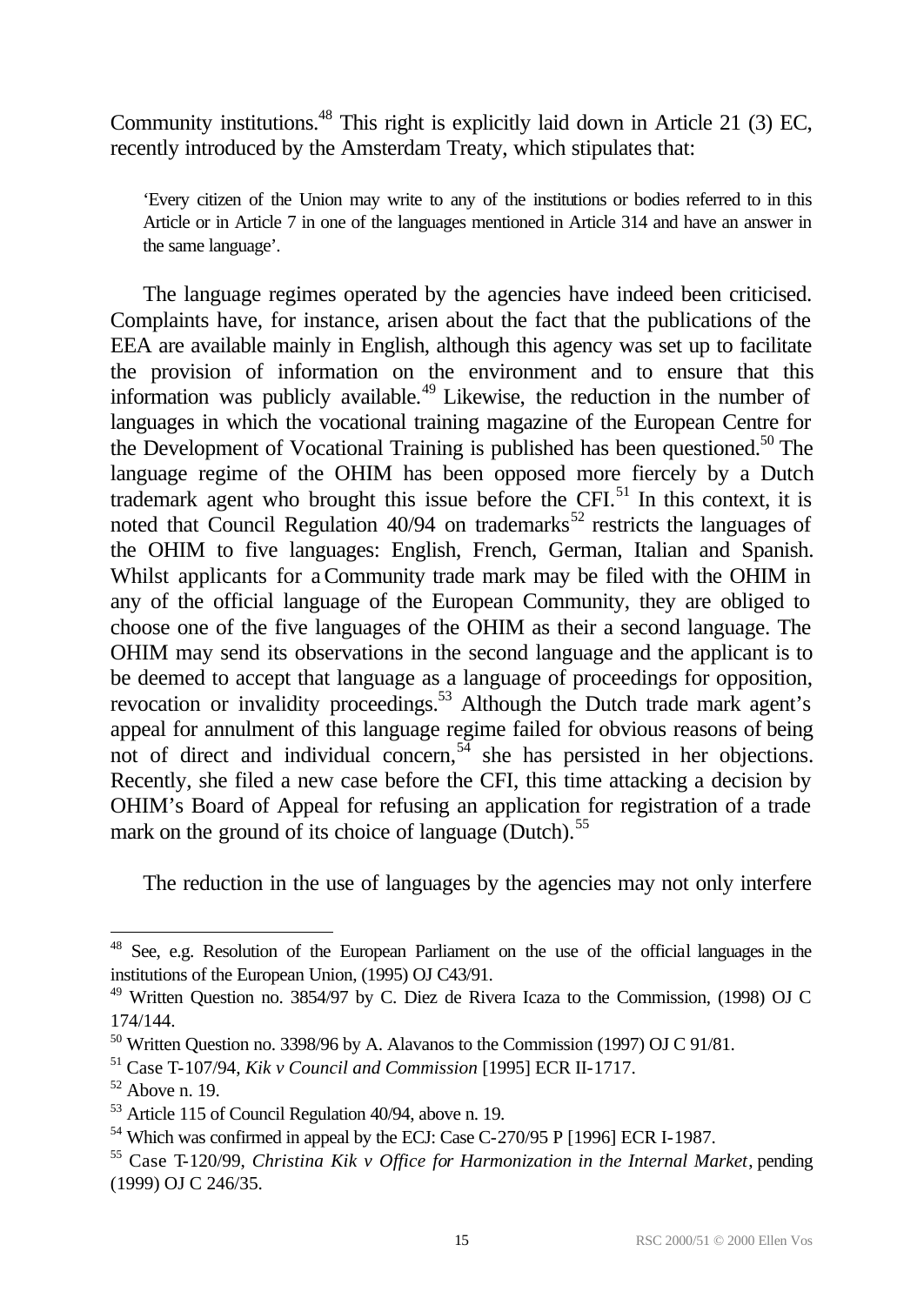with citizens' rights, it may also impinge on the right of Member States, laid down in Article 3 of Council Regulation no. 1 on the languages to be used by the Community,  $56$  according to which documents which are sent by a Community institution to a Member State need to be drafted in the language of that State. In this way, Member States of 'minority' languages may have greater difficulty in using very technical documents produced by the agencies in only a few languages.<sup>57</sup>

Clearly, in these situations the risk is incurred that through decentralisation of specific functions to agencies complex procedural rules as regards language requirements which are applicable to the Community institutions will be circumvented and that the constitutional guarantee of equal treatment of languages is eroded. The balancing between efficiency and legitimacy of the language regimes of agencies needs therefore careful reconsideration in the light of Article 21 EC  $58$ 

## *5.3. EU Agencies, Information, Technocracy and Politics*

More problematic is the functioning of agencies in the 'grey zone' between 'pure' administration and politics. Arguments to uphold agencies' legitimacy are based on the thesis that agencies could develop indirect information-based modes of regulation which are more in line with current economic, technological and political conditions than the coercive instruments of command and control which have been used in many Community policies (Dehousse & Majone 1999). Yet, in many cases, it is difficult to determine where the carrying out of mere managerial, technical and information gathering tasks stops and policy-making begins. For instance, the significance of the information produced by agencies is evident as it forms the basis of regulatory decision-making within the Community. The provision of information and evidence by agencies clearly influences decision-making and could be considered as a kind of 'regulation by information' (Majone 1997). In this way, 'contemporary politics is a politics of information' (Shapiro 1997: 285).

<sup>56</sup> Special Edition (1952-1958) OJ 59.

 $57$  See e.g. in relation to the language used by documents in committee procedures the complaint by Germany, Case C-263/95, *Germany v Commission* [1998] ECR I-441, para. 27. In practice, it occurs that representatives of Member States of a less frequently used language express their dissatisfaction as regards the impossibility to use their own language in meetings of the agencies' management boards.

<sup>&</sup>lt;sup>58</sup> See on language rights and European integration in general, De Witte 1992.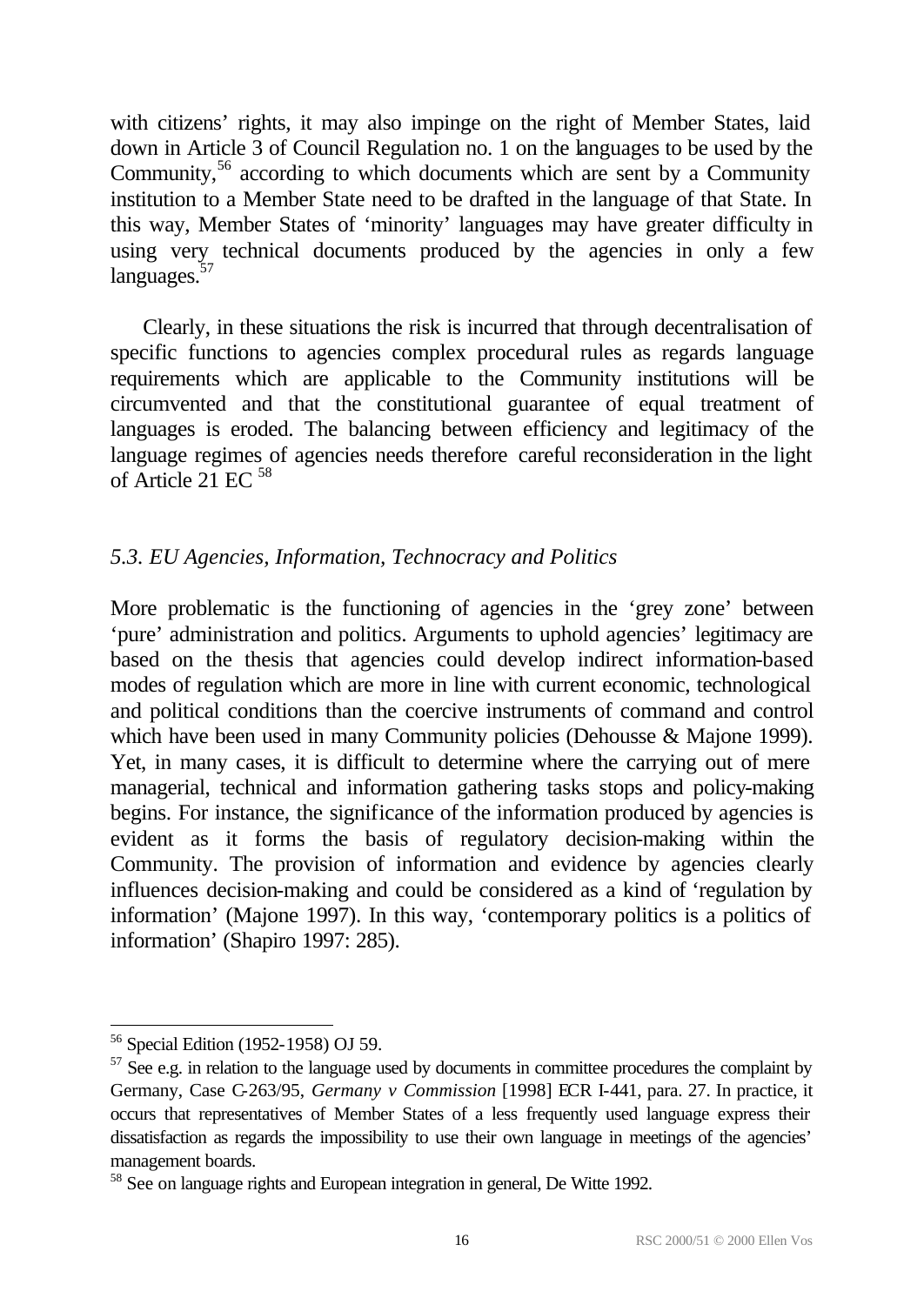Health and safety regulation and environmental regulation can be considered as such 'arenas in which scientific and technological information battles are central to political outcomes' (Shapiro 1997: 285). This is evidently demonstrated by the BSE episode which rightly put public confidence in the Commission's handling of BSE into severe crisis. The Temporary Committee of Inquiry into BSE, set up by the Parliament in July  $1996$ ,  $^{59}$  revealed that during 1990-1994 when the disease had reached crisis levels, the Commission had followed a true policy of 'disinformation'.<sup>60</sup> The latter policy had not been confined to misleading public opinion, but had played a major role in relations both between the Community institutions themselves (legislative activity on BSE by the Community had been suspended and no debates on BSE were held in the Council) and with the Member States (the then Commissioner on Agriculture, MacSharry, had prevented both France and Germany who wanted in 1990 to restrict the import of British beef from doing so by threatening them with Court proceedings). The Committee moreover observed that the Commission had been very much influenced by the 'British thinking' which had been increased by the presence of many persons of British nationality on the two committees operating in this field: the Scientific Veterinary Committee (composed of scientists with a high-standing reputation) and the Standing Veterinary Committee (composed of national representatives). In addition, the operation of the Standing Veterinary Committee during this period had been put under political pressure, whilst also the information diffused by the Scientific Veterinary Committee had not been free from political influence either. $61$  It was clear that this reconstruction and evidence of the regulatory policy of the Commission necessitated a change in the Community's approach to risk regulation. The Inquiry Committee accordingly emphasised the need for greater transparency as regards action on BSE, particularly in relation to the conditions of the functioning and work of the scientists on the scientific committees; foremost advocating transparency and reform of the rules governing the work of these committees to ensure independence and appropriate funding of the scientists and the publication of debates and dissenting opinions. $62$ 

In response to these findings, the Commission hastily prepared a reorganisation, putting the responsibility for its scientific committees under the

 $59$  (1996) OJ C 261/132. See also European Parliament Resolution on the Commission's information policy on BSE since 1988 and the measures it has taken to ensure compliance with the export ban and eradicate the disease, (1996) OJ C 261/75.

 $60$  Report on the alleged contraventions or maladministration in the implementation of Community law in relation to BSE, without prejudice to the jurisdiction of the Community and the national courts of 7 February 1997, A4-0020/97/A, PE 220.544/fin/A.

 $61$  Ibid., at 10.

 $62$  Ibid., at 38-40.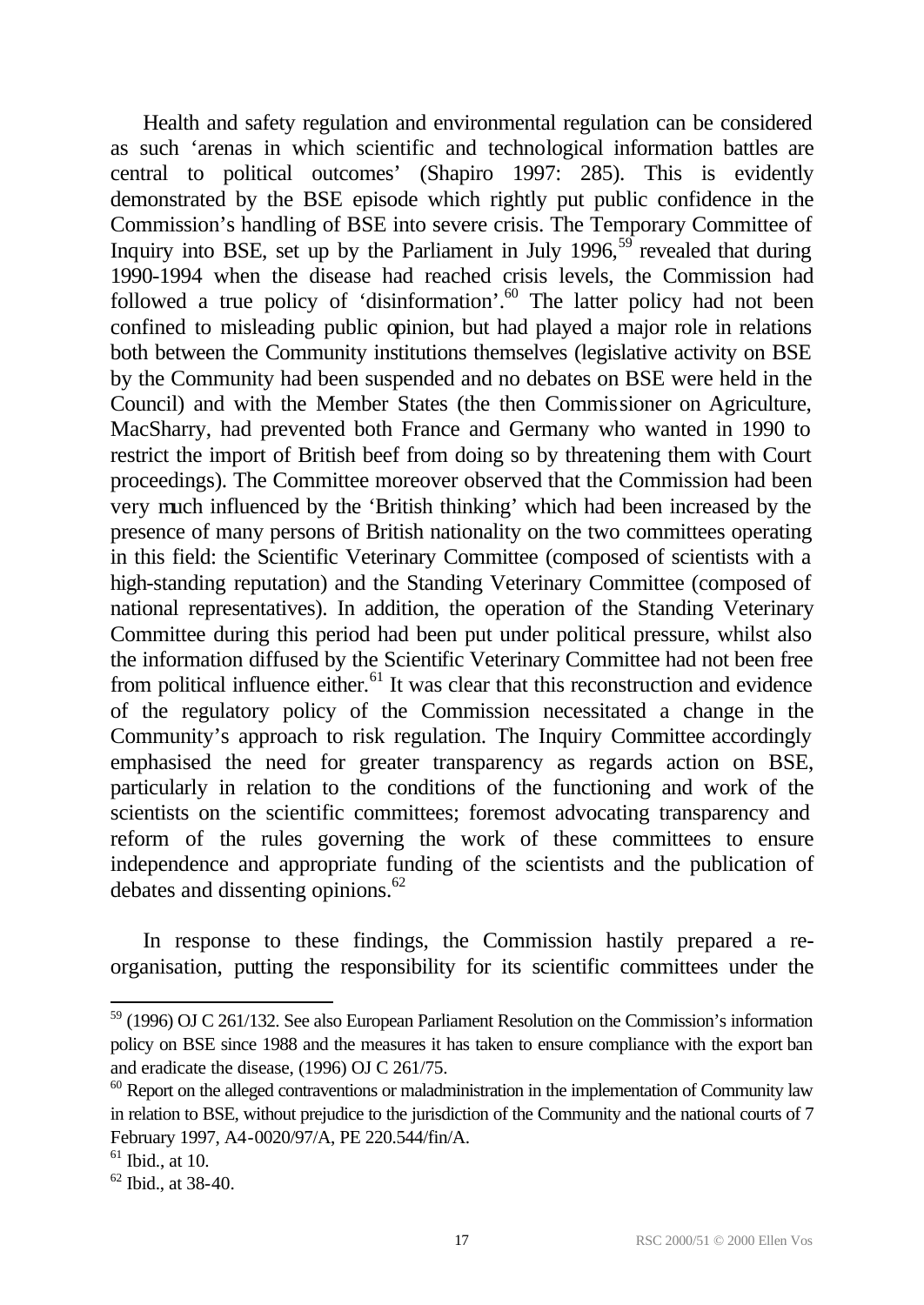umbrella of DG 24, rebaptised into Health and Consumer Protection and introduced the principles of 'excellence', 'independence' and 'transparency' to govern the production of scientific expertise by the Community's scientific committees.<sup>63</sup> However this has proved insufficient to restore public confidence. Subsequent scares of food safety (in particular concerning dioxin contamination) increased public awareness and even further undermined the confidence of consumers in the capacity of the food industry (in its broadest sense) and the public authorities to ensure that their food is safe (Byrne 1999). This, together with the lack of capacity of the existing committee system, which struggled with the increase in demands placed upon it, has led the Commission to propose the creation of a (long awaited for  $64$ ) European Food Authority.<sup>65</sup> Although the Commission has not yet disclosed the precise institutional design of the agency, its functions and the proposed network system by means of which the agency should be embedded in the national agencies and institutions bear strong resemblances with the EMEA.<sup>66</sup> Whilst denying the agency any regulatory powers, the main tasks of this new agency will consist of the giving of scientific advice, the gathering and analysis of information and the communication of risk. According to the Commission, the agency would have to demonstrate the highest level of independence, of scientific excellence and of transparency in its operations. Like the EMEA, the Food Authority would be at the centre of a network of scientific contacts, i.e. the national scientific agencies and institutions. It would not only act as a point of scientific excellence, it would also provide advice to consumers and give them guidance on important safety developments.

The Commission insists on a strict division into risk assessment (scientific advice), to be carried out by the agency and risk management (policy-making), to be carried out by the Commission itself. However, with this the Commission ignores that in many situations of scientific uncertainty and/or controversy, scientific analysis and management are strongly intertwined (Cranor 1993: 132; Rowe 1992: 23) and no 'objective scientific facts' exist. **I** is for example very likely that scientific evidence relating to a highly sensitive issue such as a request for an EU authorisation of a specific novel food will include some socioeconomic elements. In this respect, comparisons can be drawn with the EMEA. Opinions adopted by EMEA's scientific committee CPMP are likely to include not only purely scientific, but also normative (nationally-flavoured) elements. This

 $63$  Commission Green Paper on the general principles of food law in the European Union, COM(97) 176 final.

 $64$  See e.g., the discussions in F. Snyder (ed.) 1994. The proposal for the establishment of a Veterinary Inspection Agency (COM (96) 223 final) was withdrawn by the Commission in 1998 (COM(98) 32 final).

<sup>&</sup>lt;sup>65</sup> White Paper on Food Safety, COM(1999) 719 final.

<sup>66</sup> Ibid*.*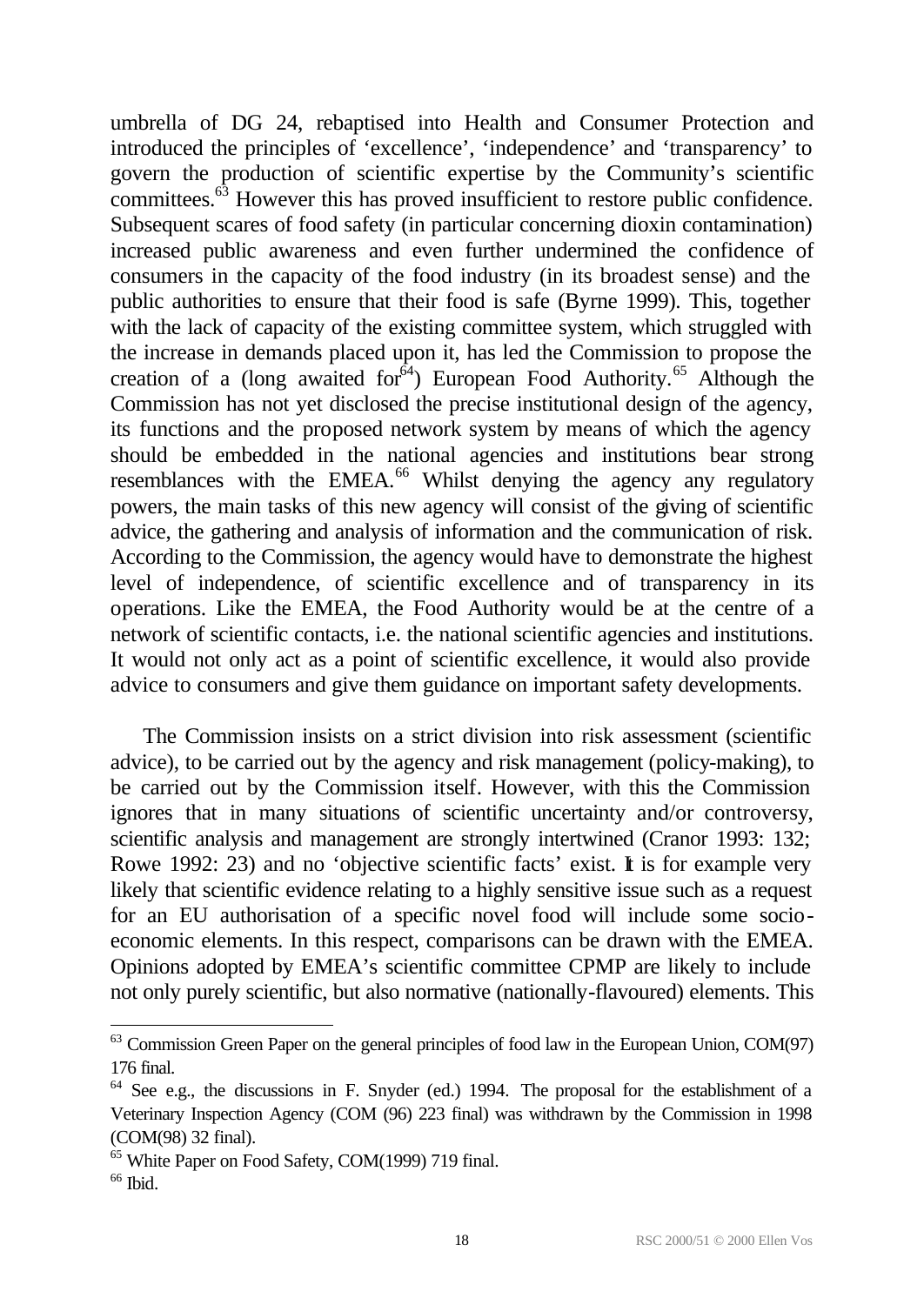stems particularly from EMEA's two-tiered manner of formulating a scientific opinion, by means of which national experts, representing their competent authorities, adopt an opinion only after consultation with a pool of national scientific experts (Vos 1999: 228-230). Here, once EMEA's scientific committee CPMP has reached a consensus on the authorisation of a specific medicinal product (including all relevant considerations), the Commission is likely to adhere to this opinion. This seems indeed to be confirmed by the authorisation practice. It should, therefore, be recognised that often, especially in health and safety and environmental regulation, it is illusionary to believe that the managerial and scientific tasks to be carried out by agencies do not embrace political issues. A strict division between mere managerial and scientific tasks by agencies and policy-making by the Commission is difficult to uphold. The non-majoritarian governance model based on independent technocratic agencies clearly fails to recognise the value-laden nature of health and safety and environmental regulation.

Yet, this is not to say that there would be no need for agencies operating 'independently' from the Commission. In this context, it should be observed that to a large extent resort to agencies stems from attempts to encounter deficiencies and sentiments of misgivings towards the Commission. As advantageous characteristics of EU agencies, and rationales for the resort to these agencies, remain their abilities to reduce the Commission's workload so as to enable it to concentrate on policy matters of a more strategic nature, to facilitate the use of outside experts and the production of valuable information and scientific expertise and to foster greater transparency and accountability. Particularly in the aftermath of the BSE crisis, resort to agencies could cultivate credibility, clarity and public confidence and thus enhance EU legitimacy. For example, the European Food Authority should, according to the Commission, play an important role in providing information to consumers on food safety issues and ensure that they can make better-informed choice, herewith enhancing their confidence in food safety. Difficulties to distinguish information and/or scientific evidence from policy-making should therefore not result in a denial of the potential merits of agencies but rather emphasise the need to examine the legitimacy potential of agency networks, escaping from conventional governmental organisation charts (Ladeur 1996), or whether alternatively, there is a need to build in mechanisms putting agencies under greater political control (Shapiro 1997: 287). Such an analysis could serve as a basis to reconsider the theoretical framework in which EU agencies should operate.<sup>67</sup>

 $67$  The empirical study carried out within the framework of the RSC project on Agency Networks aims to reveal information in this context.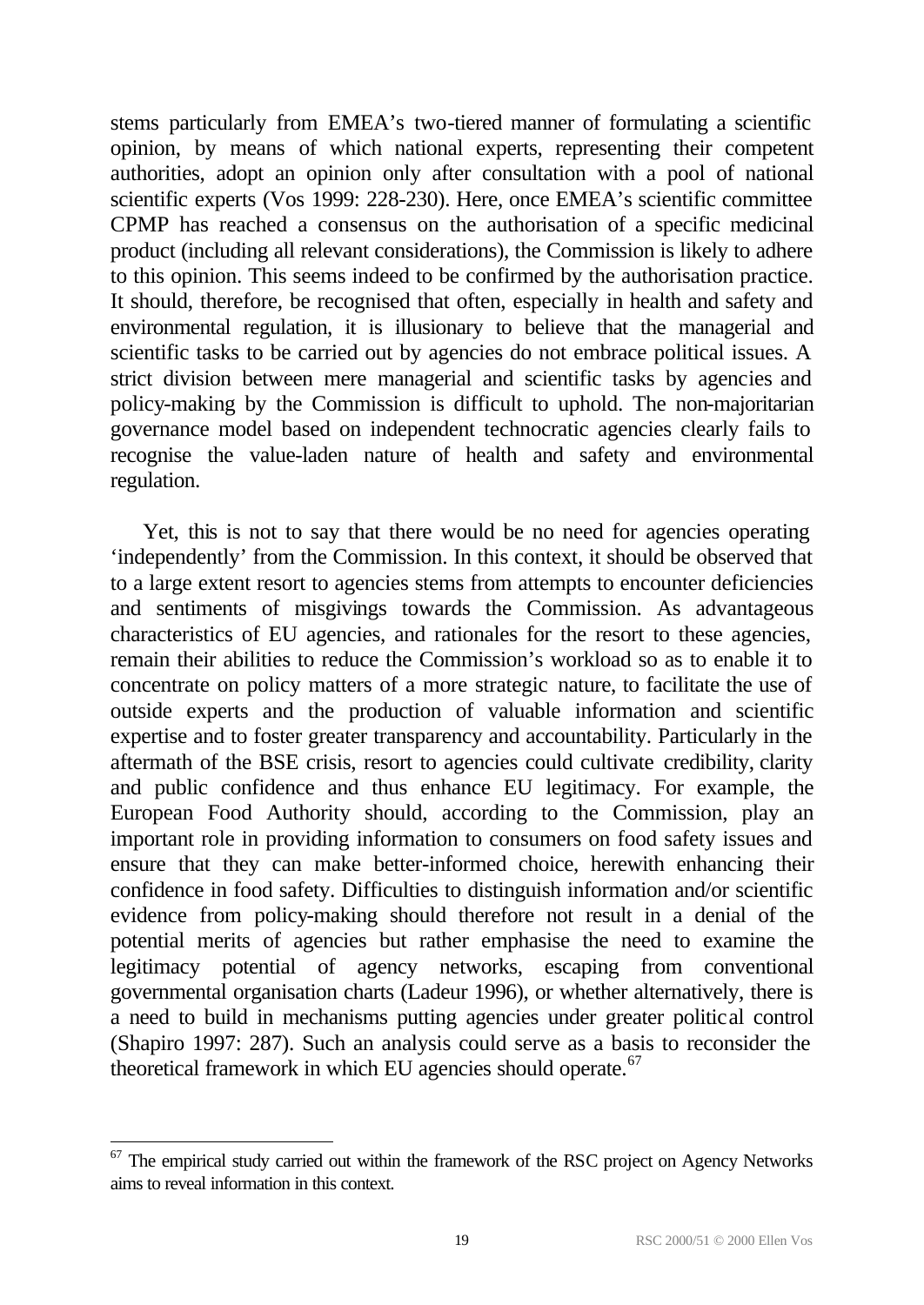## **6. Concluding Remarks**

The increasing need for Community action in various areas and the recent scandals surrounding the Commission have questioned the efficiency and legitimacy of Community, and in particular Commission, activities. This together with the complexities of the tasks to be carried out have highlighted the limits of continuous reliance on the Commission and necessitated reform of the Commission. Agencies can play an important role in this reform as they provide greater consistency in implementing policies and encourage uniform interpretation and implementation of Community law where they form the nucleus in networks of national authorities and interested parties. By means of such networks, agencies could also foster the participation of civil society in decision-making. The production of information by agencies potentially leads to more informed and better quality of decision-making. Moreover, agencies are more visible, which facilitates accountability for their activities. Resort to agencies could relieve the Commission from specific administrative tasks, which would leave the Commission greater room to concentrate on the giving of more political direction. It is hereby important to recognise that such technical and managerial administrative functions may also involve policy-making. Difficulties to distinguish information and/or scientific evidence from policy-making should however not discard the potential benefits of agencies. Rather, such difficulties emphasise the need to scrutinise the legitimacy potential of agency networks operating in isolation or under political supervision. On the basis of such an analysis a loose constitutional and administrative framework should be developed which disciplines agencies (and other bodies) operating in the Community's institutional architecture, taking particular account of their language regimes.

Ellen Vos Office for International Affairs Faculty of Law Universiteit Maastricht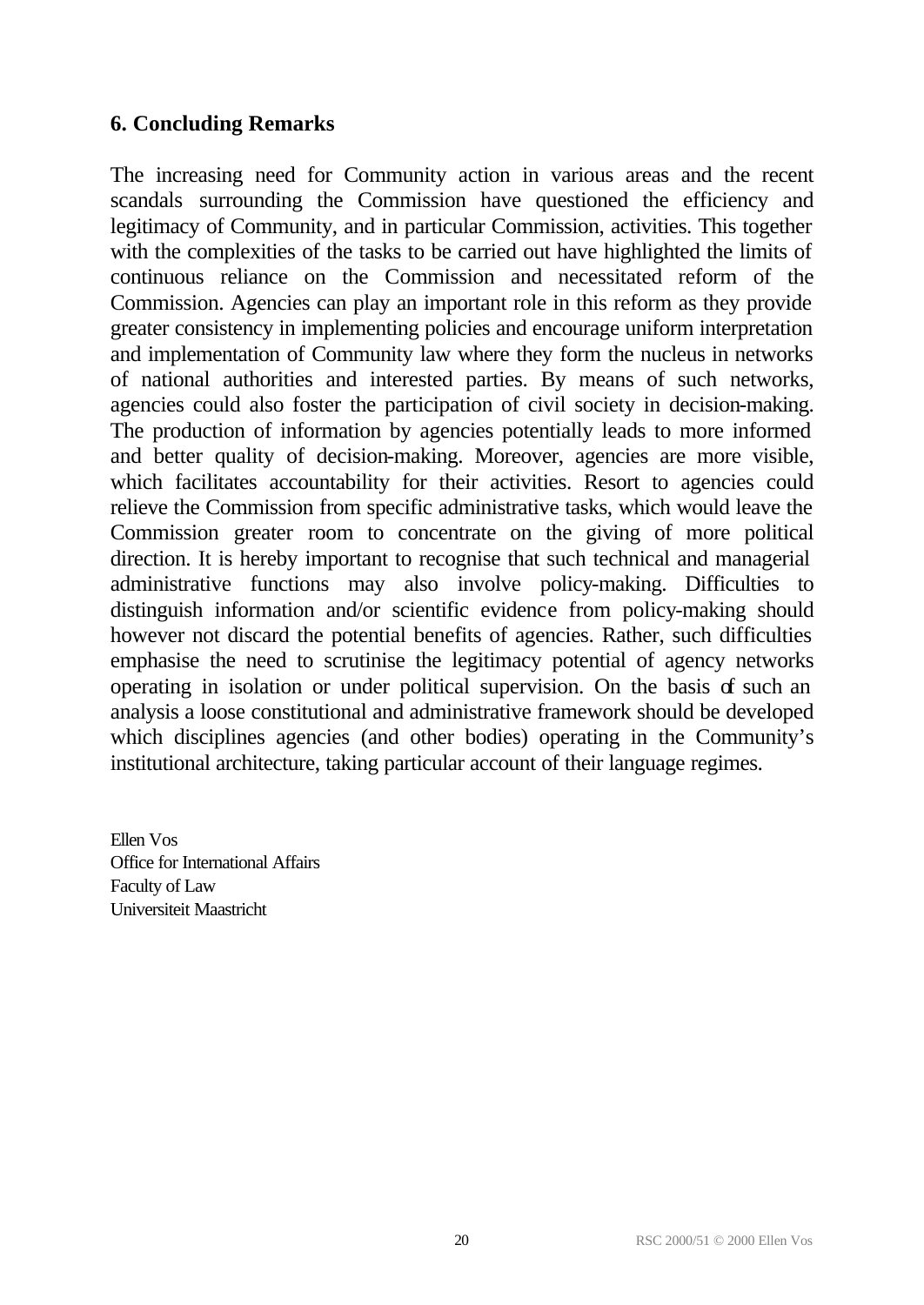### **References:**

Baldwin, R. (1995) *Rules and Government*, Clarendon Press, Oxford

- Baldwin, R. /C. McCrudden (1987), *Regulation and Public Law*, Weidenfeld and Nicolson, London
- Barents, R. (1993), 'The Internal Market Unlimited: Some Observations on the Legal Basis of Community Legislation', 30 *CML Rev*, 85-110
- Brinkhorst, L.J. (1996), 'The future of European Agencies: a budgetary perspective from the European Parliament', in A. Kreher (ed.), *The New Agencies. Conference Report*, EUI Working Paper RSC 96/49, Florence, 75- 81
- Byrne (1999), Commissioner DG Health and Consumer Protection, 'Food Safety in Europe'. Arthur Cox Conference on Food Law, Dublin, 5 November 1999, DN: Speech/99/156
- Craig, P. (1999), 'The Nature of the Community: Integration, Democracy and Legitimacy', in: P. Craig / G. De Búrca (eds.), *The Evolution of EU Law*, OUP, Oxford 1999, 45-50
- Cranor, C.F. (1993), *Regulating Toxic Substances. A Philosophy of Science and the Law*, New York/Oxford
- Curtin, D. (1999), '"Civil Society" and the European Union: Opening Spaces for Deliberative Democracy?', in *Collected Courses of the Academy of European Law Florence*, Kluwer, London, 185-279
- Curtin, D. (2000), 'Citizens' Fundamental Right of Access to EU Information: an Evolving Digital *Passepartout*?' (2000) 37 *CML Rev*., 7-41
- Dehousse, R. (1997), 'Regulation by Networks in the European Community: the Role of European Agencies', 4 *JEPP* 2, 246-261
- Dehousse, R. /G. Majone (1999), *Reforming European Governance: Options for the New Commission*, Centre Européen, Porte d'Europe, << http://www.portedeurope.org/documents/reforming.pdf >>
- De Witte, B. (1992), 'Surviving in Babel? Language Rights and European Integration', in: Dinstein & Tabory (eds.), *The Protection of Minorities and Human Rights*, Martinus Nijhoff, Dordrecht, 1992, 277 – 300
- Everson, M. (1995), 'Independent Agencies: Hierarchy Beaters?', 1 *ELJ* 2, 180- 204

Everson, M. (1998), 'Administering Europe?', 36 *JCMS* 2, 195-216

- Joerges, C. / E. Vos (eds.) (1999), *EU Committees: Social Regulation, Law and Politics*, Hart Publishing, Oxford
- Joerges, C. / J. Falke (eds.) (2000) *Das Ausschußwesen der Europäischen Union*, Nomos, Baden-Baden
- Joerges, C. /H. Schepel/E. Vos (1999), *The Law's Problems with the Involvement of Non-governmental Actors in Europe's Legislative Processes: the Case of Standardisation*, EUI Working Paper, Law 99/9, Florence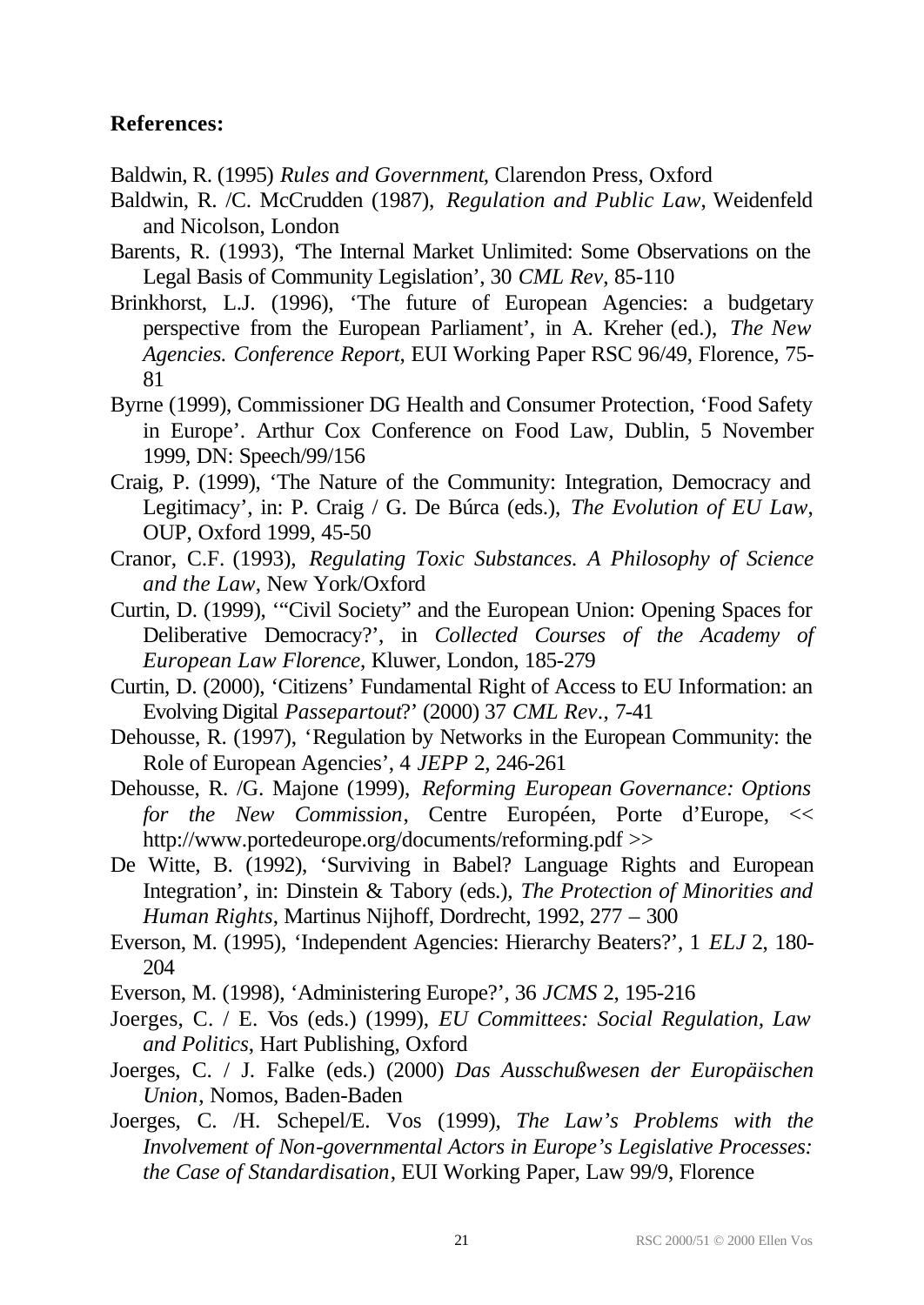- Kreher, A. (1997), 'Agencies in the European Community a step towards administrative integration in Europe', 4 *JEPP* 2, 225-245
- Ladeur, K.-H. (1996), *The European Environment Agency and Prospects for a European Network of Environmental Considerations*, EUI Working Paper RSC 96/50, Florence
- Lauwaars, R.H. (1979), 'Auxiliary Organs and Agencies in the EEC', 16 *CML Rev*, 365-387
- Lebessis, N. / J. Paterson (1999), *Improving the Effectiveness and Legitimacy of EU Governance*: *A Review of the Genval Workshop of 21-22 May 1999 and a Possible Reform Agenda for the Commission*, European Commission, Forwards Studies Unit, CdP (99) 750
- Lenaerts, K. (1993), 'Regulating the regulatory process: 'delegation of powers' in the European Community', (1993) 18 *ELR*, 23-49
- Majone, G. (1996), *Regulating Europe*, Routledge, London
- Majone, G. (1997), 'The new European agencies: regulation by information', 4 *JEPP* 2, 262-275
- Mény, Y. (1999), 'Europe: Les pilotes et la machine', in: *Le Monde*, 4 September 1999
- Pipkorn, J. (1991), 'Artikel 100A, Angleichung von Vorschriften mit Bezug auf den Binnenmarkt', in H. Von der Groeben/J. Thiesing/C.-D. Ehlermann, *Kommentar zum EWG-Vertrag*, Band 2, Nomos, Baden-Baden, 2822-2895
- Pipkorn, J. (1992), 'Bericht Europäische Gemeinschaften', in C. Starck (Hrsg.), *Erledigung von Verwaltungsaufgaben durch Personalkörperschaften und Anstalten des öffentlichen Rechts*, Nomos, Baden-Baden, 110-132
- Prodi, R. (1999c), Speech to the European Parliament of 14 September 1999, <<http://europa.eu.int/comm/commissioners/prodi/speeches/ designate/index\_en.htm>>
- Prodi, R. (1999a), Speech to the European Parliament of 4 May 1999, <<http://europa.eu.int/comm/commissioners/prodi/speeches/ designate/index\_en.htm>>
- Prodi, R. (1999b), Intervention to the Cologne European Council of June 1999, <<http://europa.eu.int/comm/commissioners/prodi/ speeches/designate/index\_en.htm>>
- Prodi, R. (1999d), The European Union and the Challenge of the  $21<sup>st</sup>$  Century, 21<sup>st</sup> Forum on Financial Policy and Taxation, Karlsruhe, 12 November 1999, <<http://europa.eu.int/comm/commissioners/ prodi/index\_en.htm>>
- Rhodes, R.A.W. (1996), *The new European Agencies. Agencies in British Government: Revolution or Evolution?*, EUI Working Paper RSC 96/51, Florence
- Rowe, W.D. (1992), 'Risk Analysis', in M. Waterstone (ed.), *Risk and Society: the Interaction of Science, Technocracy and Public Policy*, Dordrecht/Boston/London, 17-31